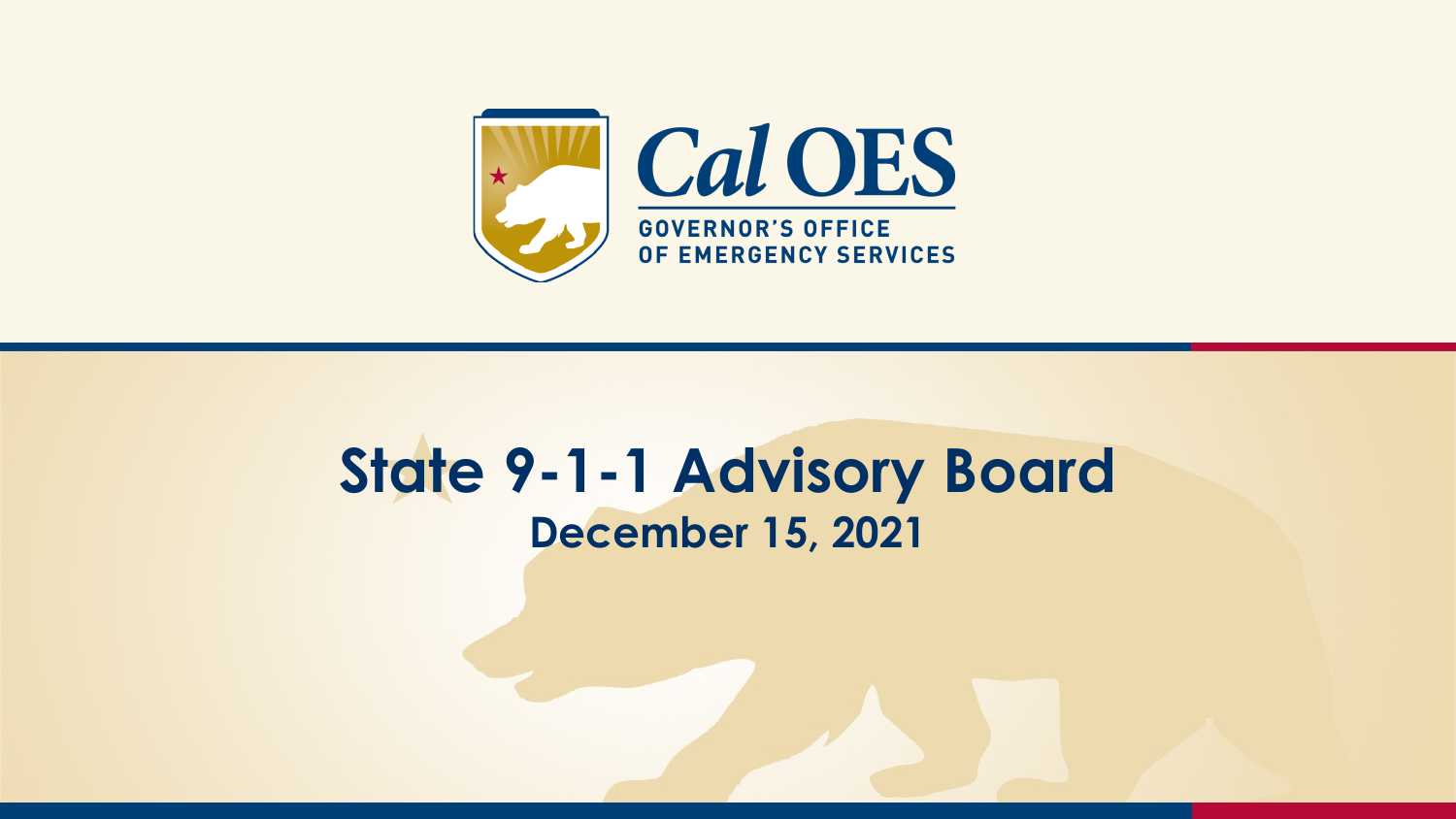

### **Item 1: Call to Order & Member Roll Call**

Members of the Board

- Chair Mitch Medigovich, Governor's Office of Emergency Services
- Acting Chief April Baxter, California Highway Patrol (CHP)
- Brenda Bruner, Association of Public-Safety Communication Officials (APCO)
- Lee Ann Magoski, California National Emergency Number Association (CALNENA)
- Rosa Ramos, California National Emergency Number Association (CALNENA)
- Sheriff Ingrid E. Braun, California State Sheriffs' Association (CSSA)
- Sheriff William "Bill" Ayub, California State Sheriffs' Association (CSSA)
- Juan Carlos Castillo, California Fire Chiefs Association (CFCA)
- Chief Rebecca Ramirez, California Fire Chiefs Association (CFCA)
- Chief Elise Warren, California Police Chiefs Association (CPCA)
- Chief Andrew White, California Police Chiefs Association (CPCA)

Establishment of quorum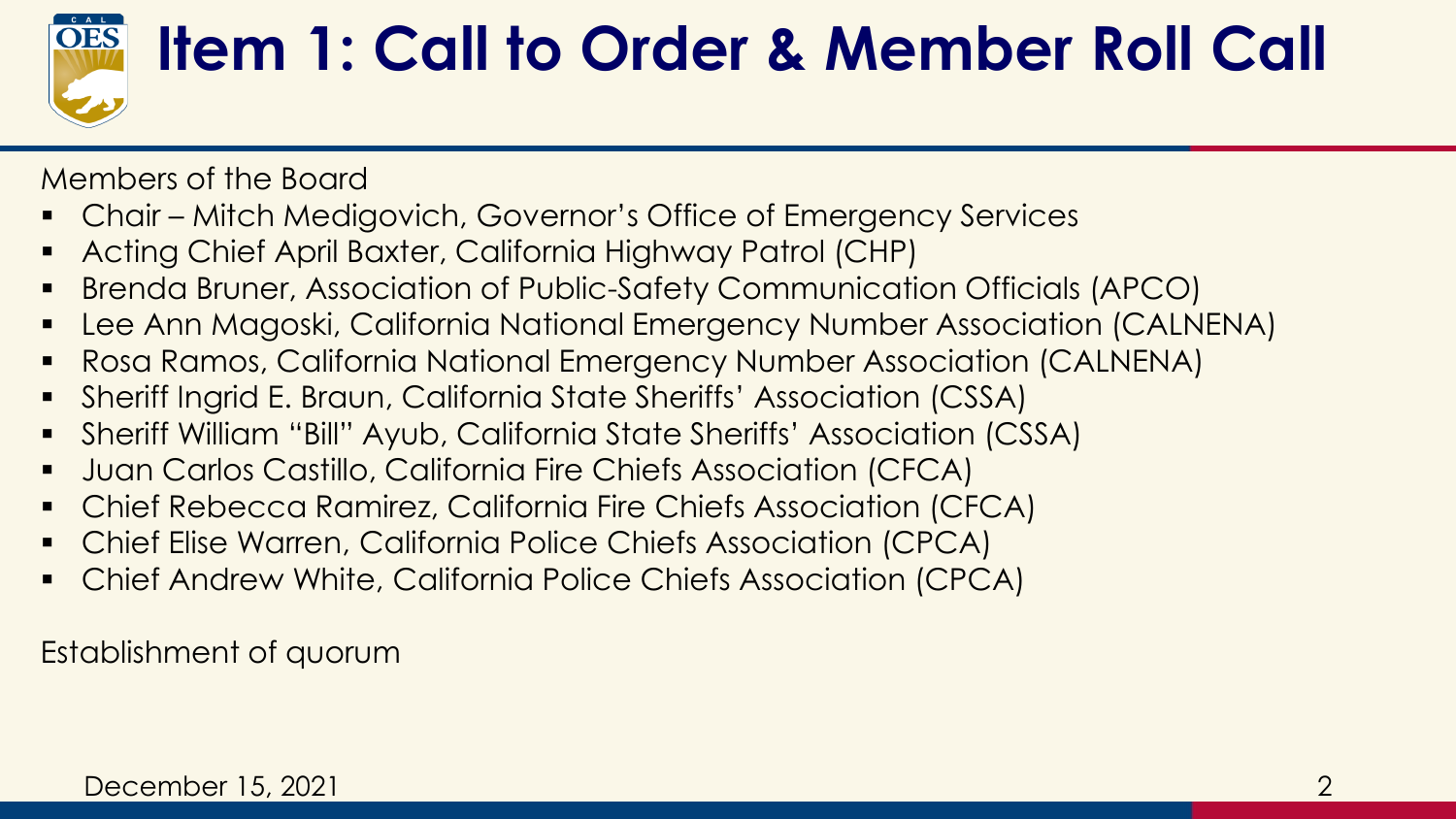

# **Item 2: Approval of Previous Minutes**

#### **Meeting Minutes**

August 2021 meeting minutes:

■ Meeting held via video conference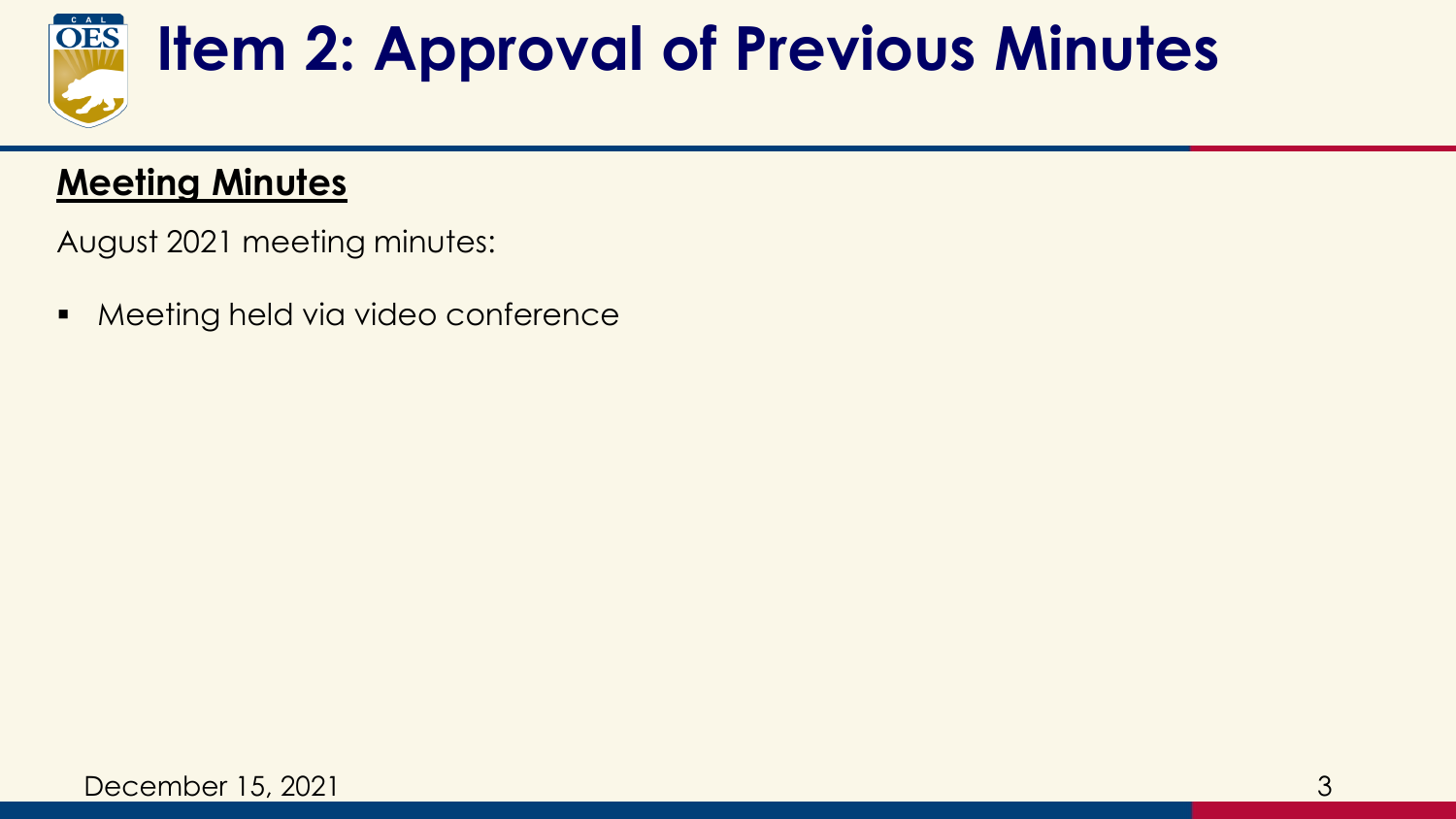

#### **Item 3: Closed Session**

#### **Closed Session**

The State 9-1-1 Advisory Board will meet in closed session via a secure video conference pursuant to Pursuant to G.C. Section 11126(e)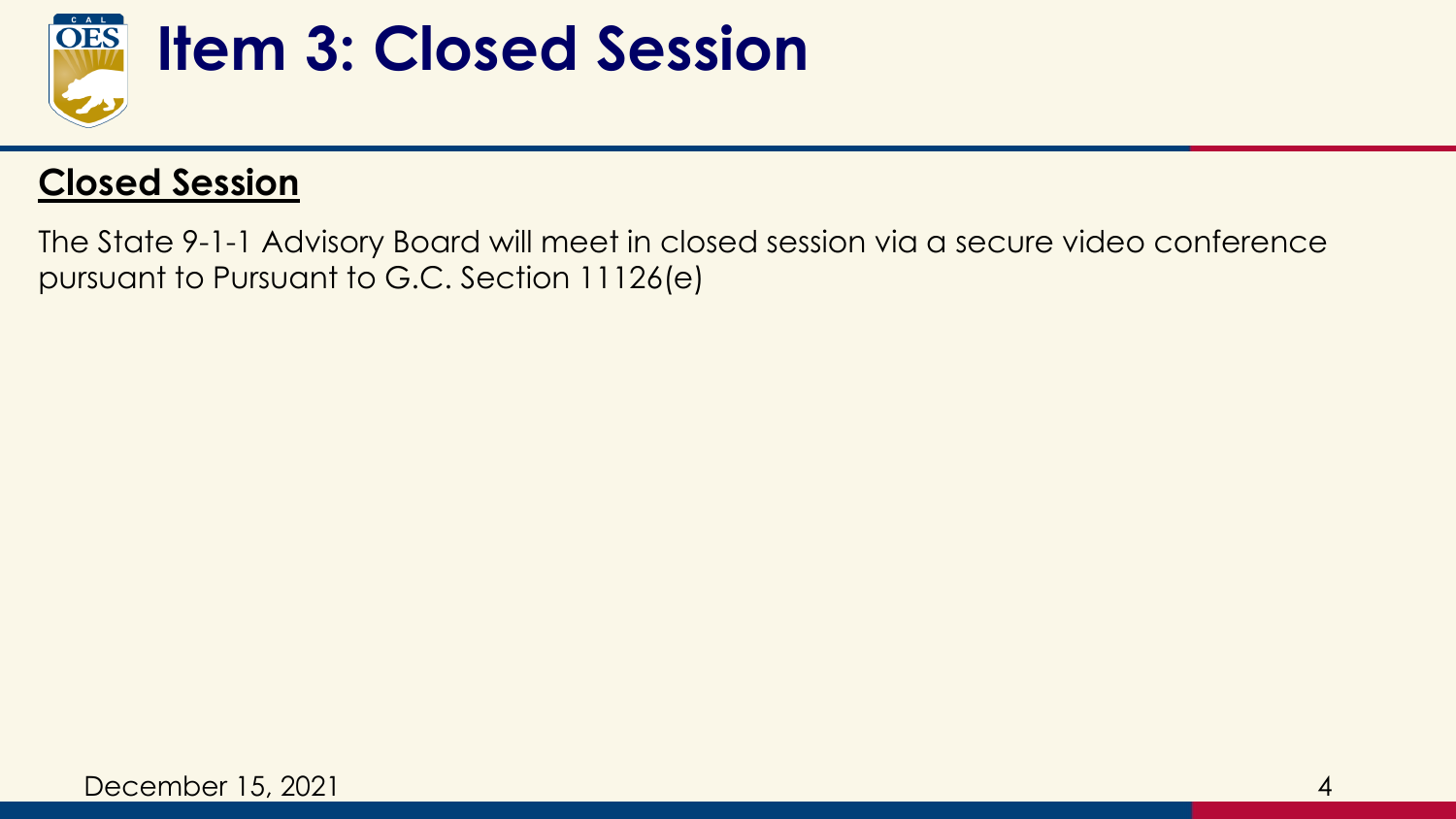

### **Item 4: Legislative Update**

Mr. Reggie Salvador, Chief, Cal OES Legislative and External Affairs will provide information regarding legislation that may impact California's 9-1-1 system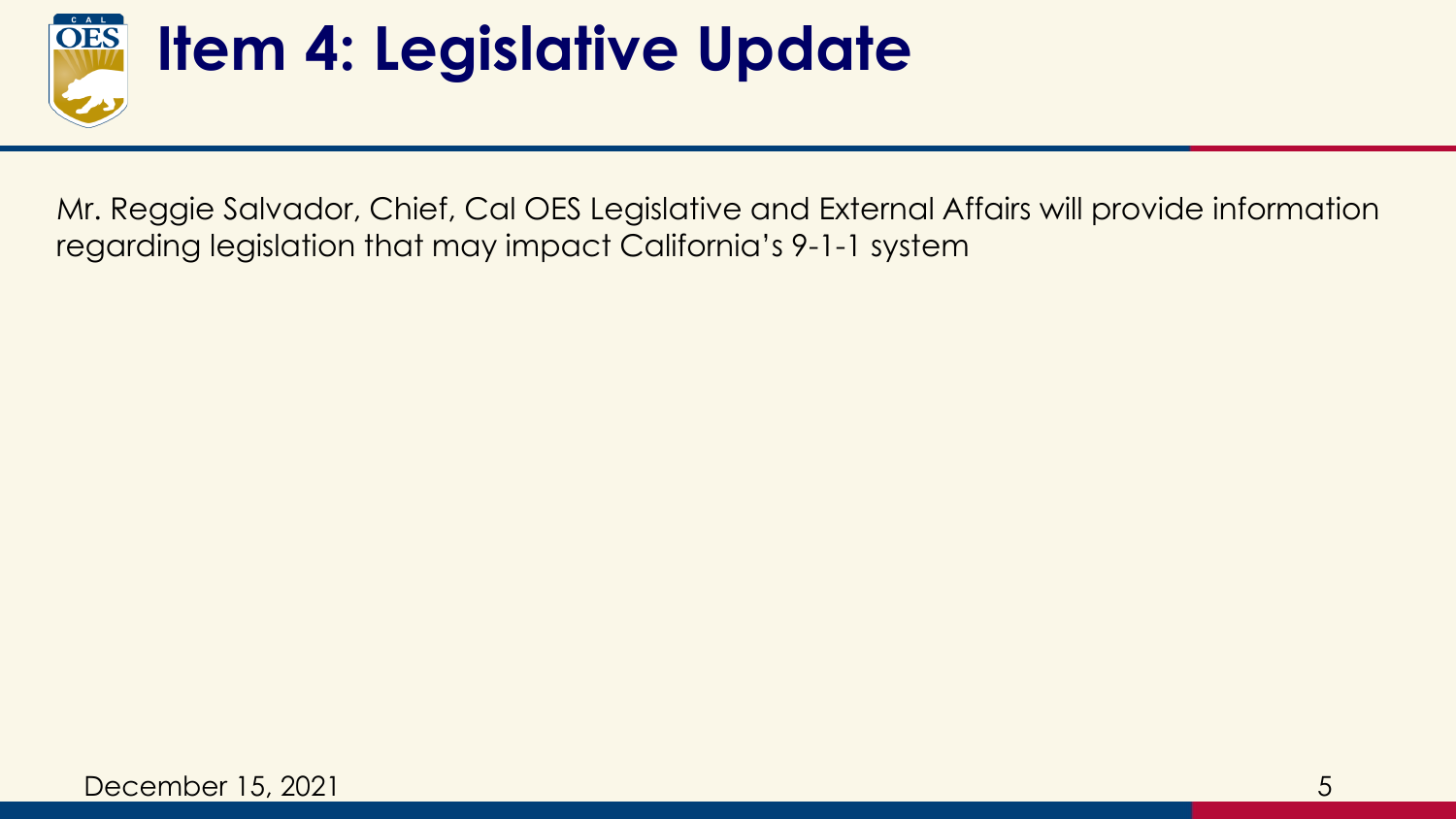#### **Item 5: Cal OES 9-1-1 Emergency OES Communications Branch Report**

CA 9-1-1 Branch will present updates regarding active projects within Cal OES' 9-1-1 Emergency Communications Branch:

- 1. 2021 Call Statistics
- 2. Statewide Customer Premise Equipment (CPE) Installation and upgrades
- 3. Text to 9-1-1 Update
- 4. Next Gen 9-1-1 Update
- 5. Status of SETNA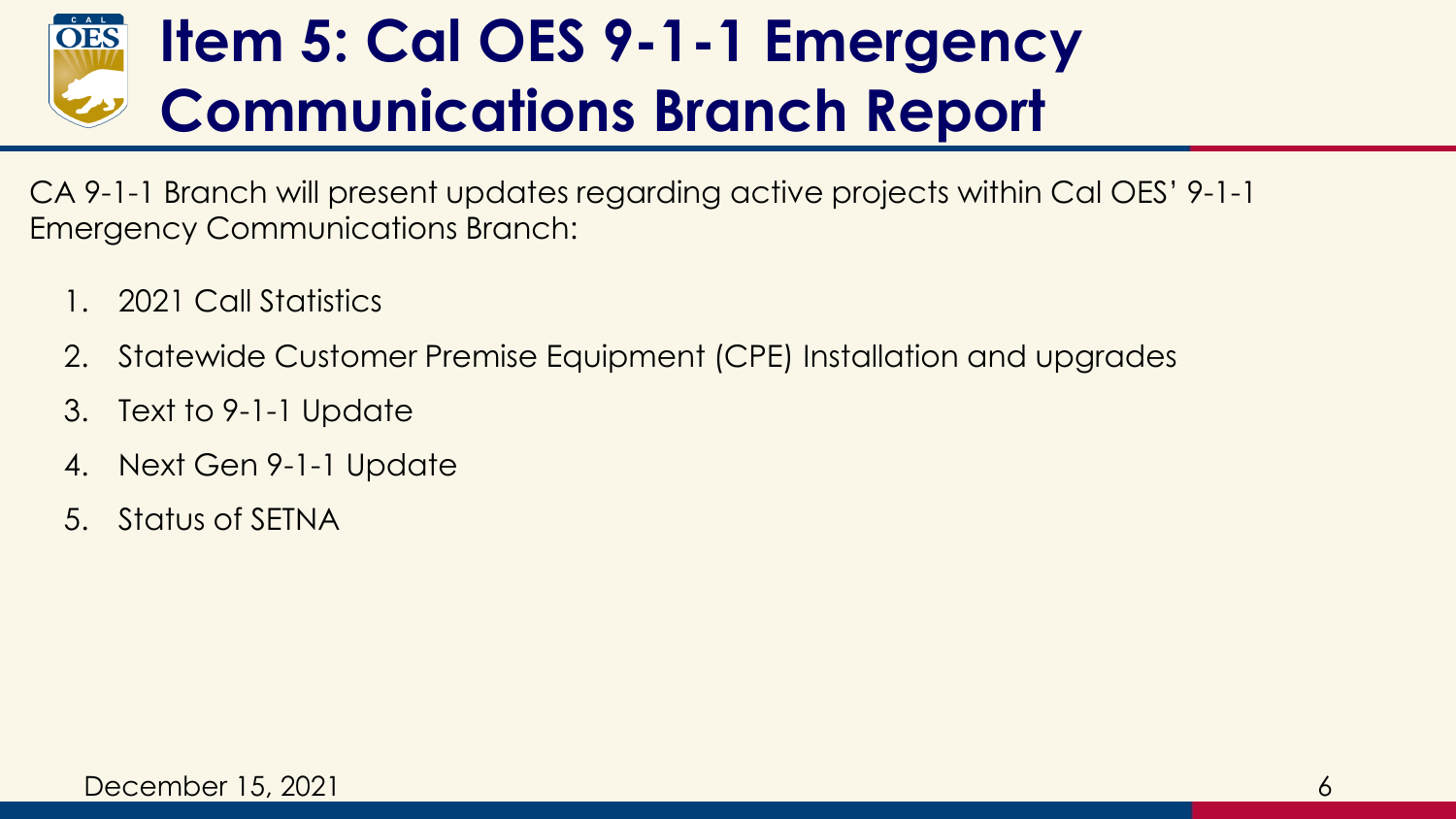

#### **Item 5-1: 2020 Call Statistics**

| <b>Total 9-1-1 Calls</b>          | 2020             |
|-----------------------------------|------------------|
| Total                             | 25,927,317       |
| Wireless                          | 21,830,501 (84%) |
| Wireline                          | 2,236,812 (9%)   |
| Voice over IP                     | 1,242,522 (5%)   |
| <b>Other including Telematics</b> | 533,027 (2%)     |
| Text to 9-1-1                     | $84,455$ (<1%)   |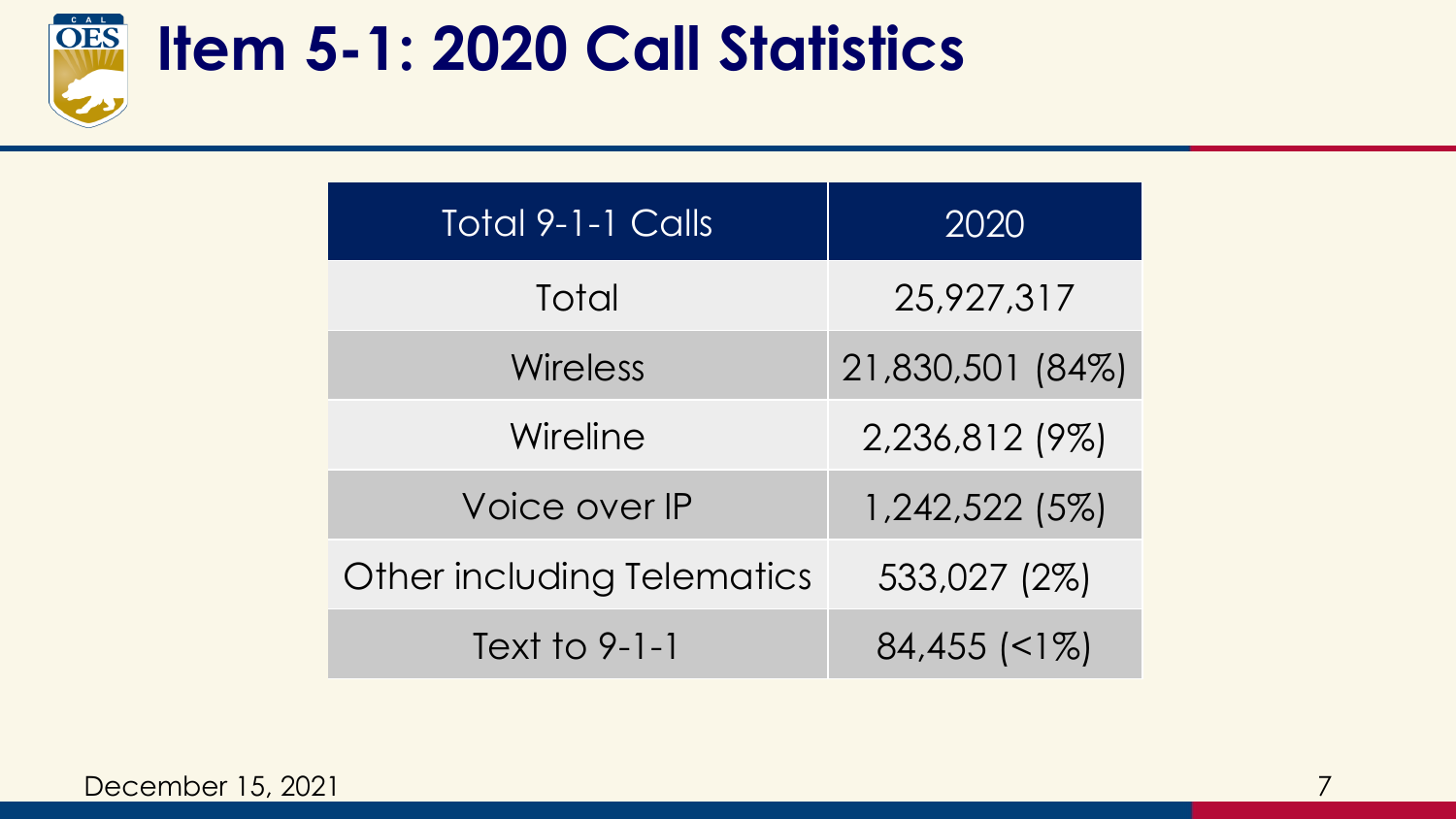

#### **Item 5-1: 2021 Year to Date Call Statistics**

| Total 9-1-1 Calls          | Jan - Oct 2021   | 2021 Prediction |
|----------------------------|------------------|-----------------|
| Total                      | 22,729,323       | 27, 275, 188    |
| <b>Wireless</b>            | 19,399,557 (85%) | 23,279,468      |
| Wireline                   | 1,540,072 (7%)   | 1,848,086       |
| Voice over IP              | 1,200,301 (5%)   | 1,440,361       |
| Other including Telematics | 509,452 (2%)     | 611,342         |
| Text to 9-1-1              | 79,941           | 95,929          |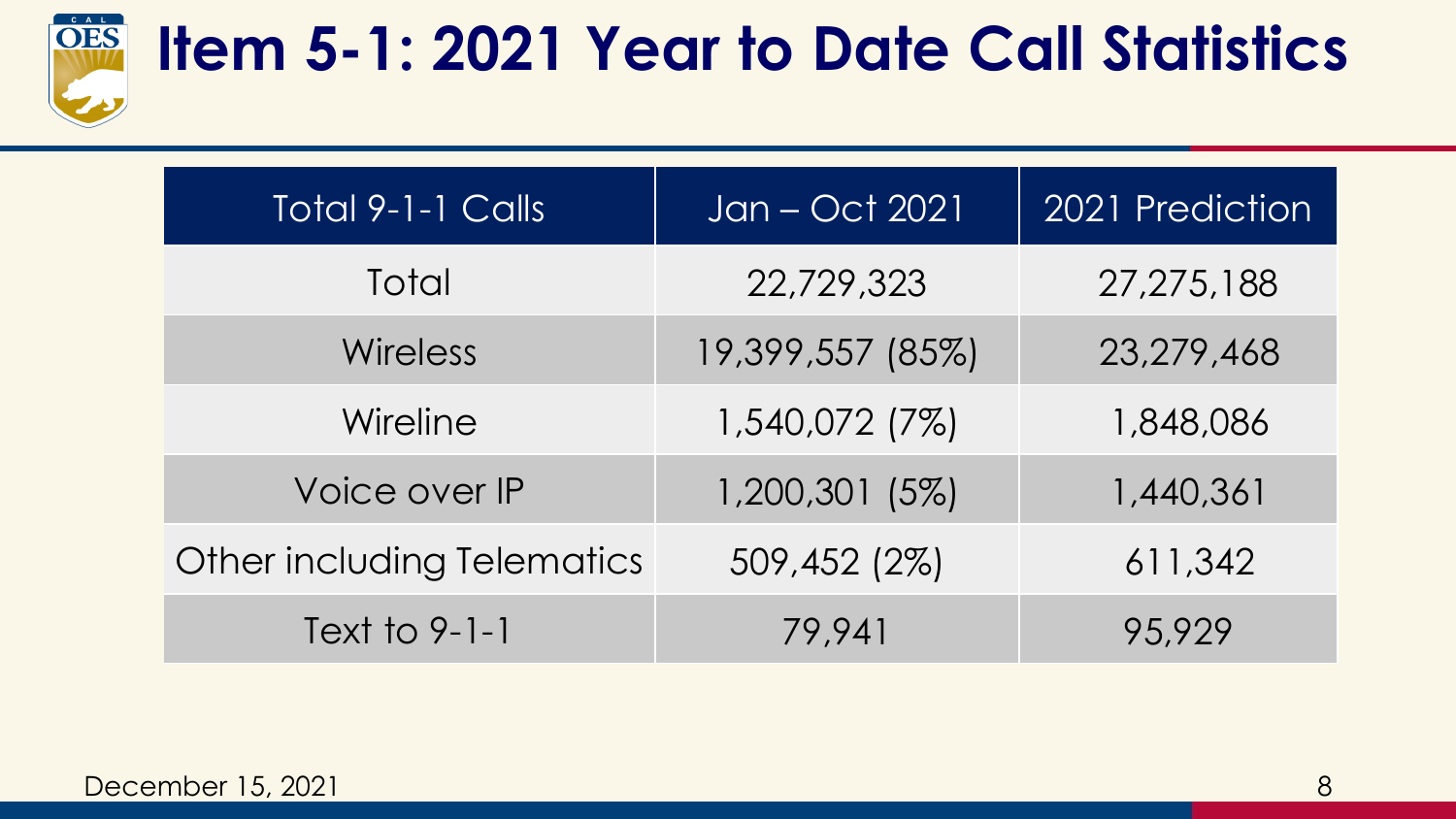

#### **Item 5-2: Statewide CPE Installation**

| <b>Calendar Year</b>                                        | <b>System Acceptance</b><br><b>Signed</b> |
|-------------------------------------------------------------|-------------------------------------------|
| 2021                                                        | 21                                        |
| 2020                                                        | 51                                        |
| 2019                                                        | 69                                        |
| 2018                                                        | 54                                        |
| 2017                                                        | 57                                        |
| 2016                                                        | 92                                        |
| Older than 2016<br>(includes PSAPs with self-funded<br>CPE) | 106                                       |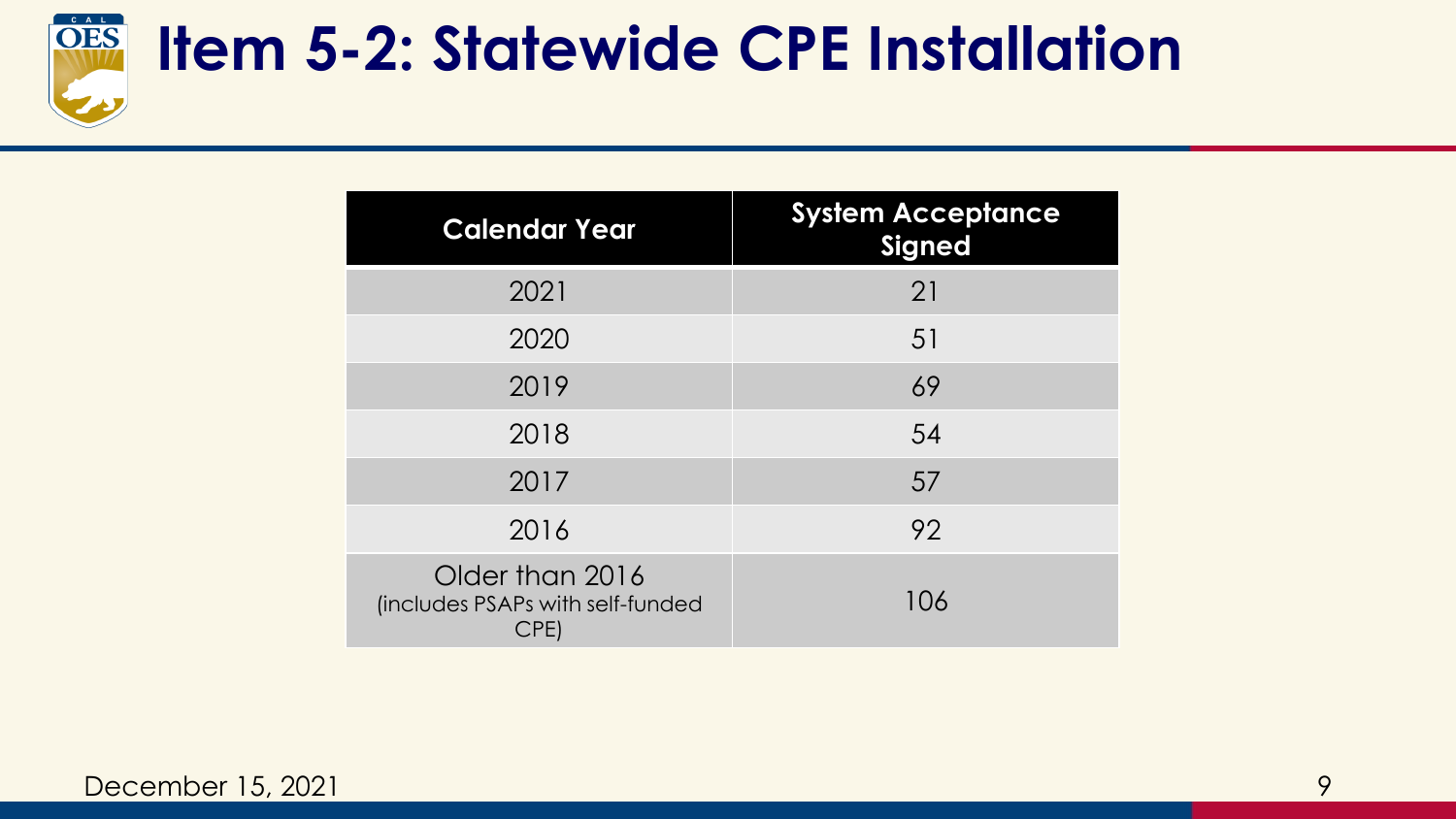#### **Item 5-2: Legacy CPE impact to NG 9-1-1 Deployment**

- CPE must comply with NENA i3 standard as required by state contract
- Cal OES purchased NENA i3 "ready" CPE, but lab testing revealed that it was not NENA i3 compliant
	- The NENA i3 standard has been published since 2016
	- CPE contract was signed in 2017 that included the NENA i3 requirement
	- Initial CA NG 9-1-1 requirements were delivered to CPE vendors in 2020, with final requirements in Feb 2021
- Testing revealed several items that remain to be addressed
	- Vesta cannot properly read the NG 9-1-1 header information to display location information
	- Vesta version 7.8 software is currently being tested in the lab with installs expected in January 2021
	- Each PSAP must be individually programmed, tested, and updated
	- Historically, PSAP updates require multiple visits by CPE vendors to complete interface with NG 9-1-1 system
	- Current updated software by VESTA and VIPER does not meet all NENA i3 requirements
- **EXTED All new CPE sales have been suspended until CPE passes contract compliance**
- Cal OES has funding and personnel ready to support new CPE sales

#### December 15, 2021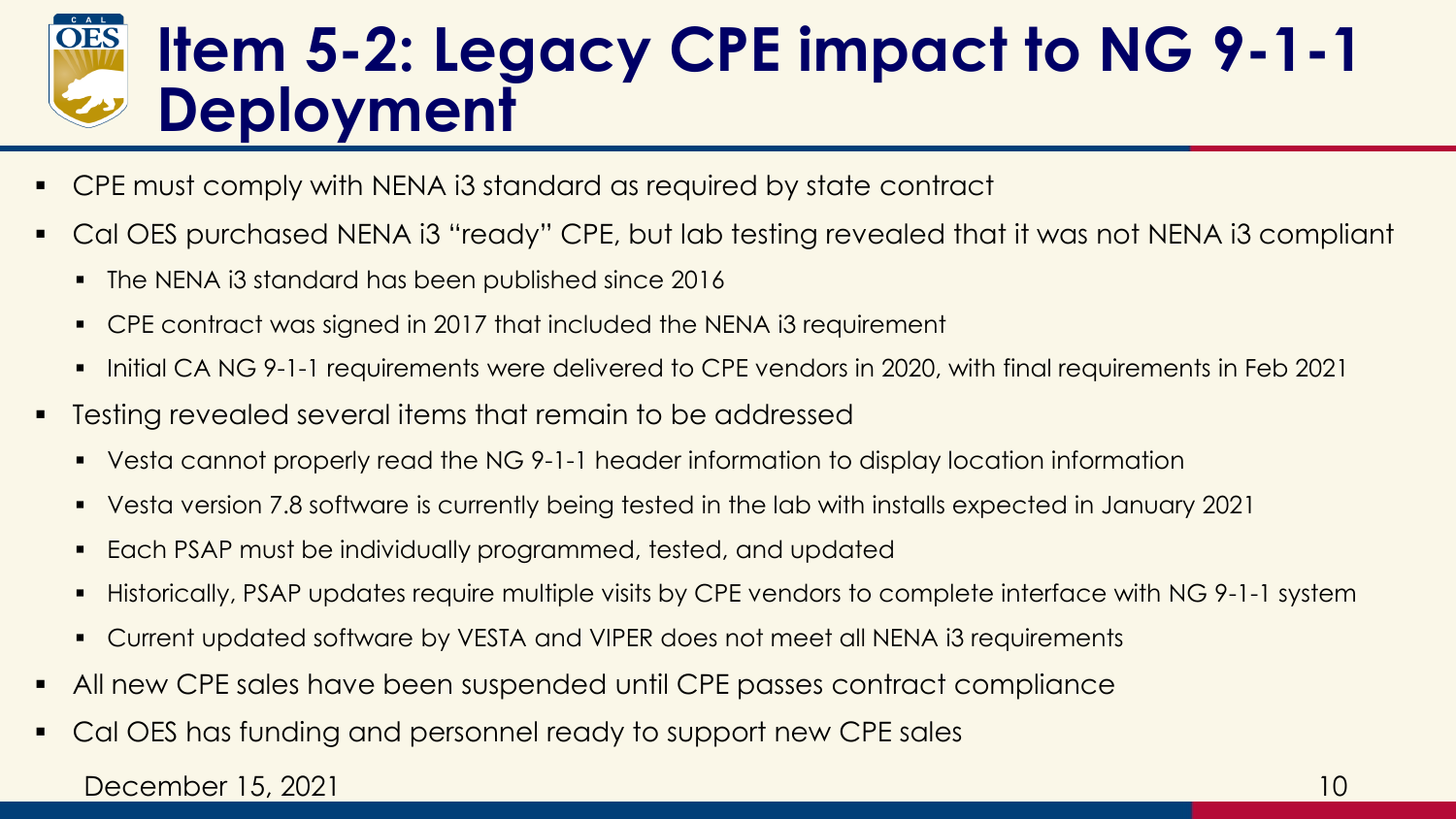#### **Item 5-2: Legacy CPE Contract Requirements**

- 1. The legacy CPE contract requires CPE vendors to comply with all current and future NENA i3 requirements.
- 2. The Cal OES NG 9-1-1 solution complies with the standard and does not include any extra features.
- 3. The Cal OES NG 9-1-1 solution is the first fully compliant NENA i3 deployment.
- 4. Cal OES cannot authorize replacement CPE equipment until the vendors come into compliance with the contract. The CPE vendors on the legacy CPE contract do not have a solution that is compliant with the contract.
- 5. There is adequate funding to support statewide CPE replacement, once the CPE vendors are compliant with the contract.
- 6. The legacy CPE contract requires the vendors to maintain the equipment and apply the updates and maintenance needed to support moving the equipment.
- 7. The vendor is required to maintain the equipment through the entire 7-year contract period, with the ability to support maintenance beyond year 7.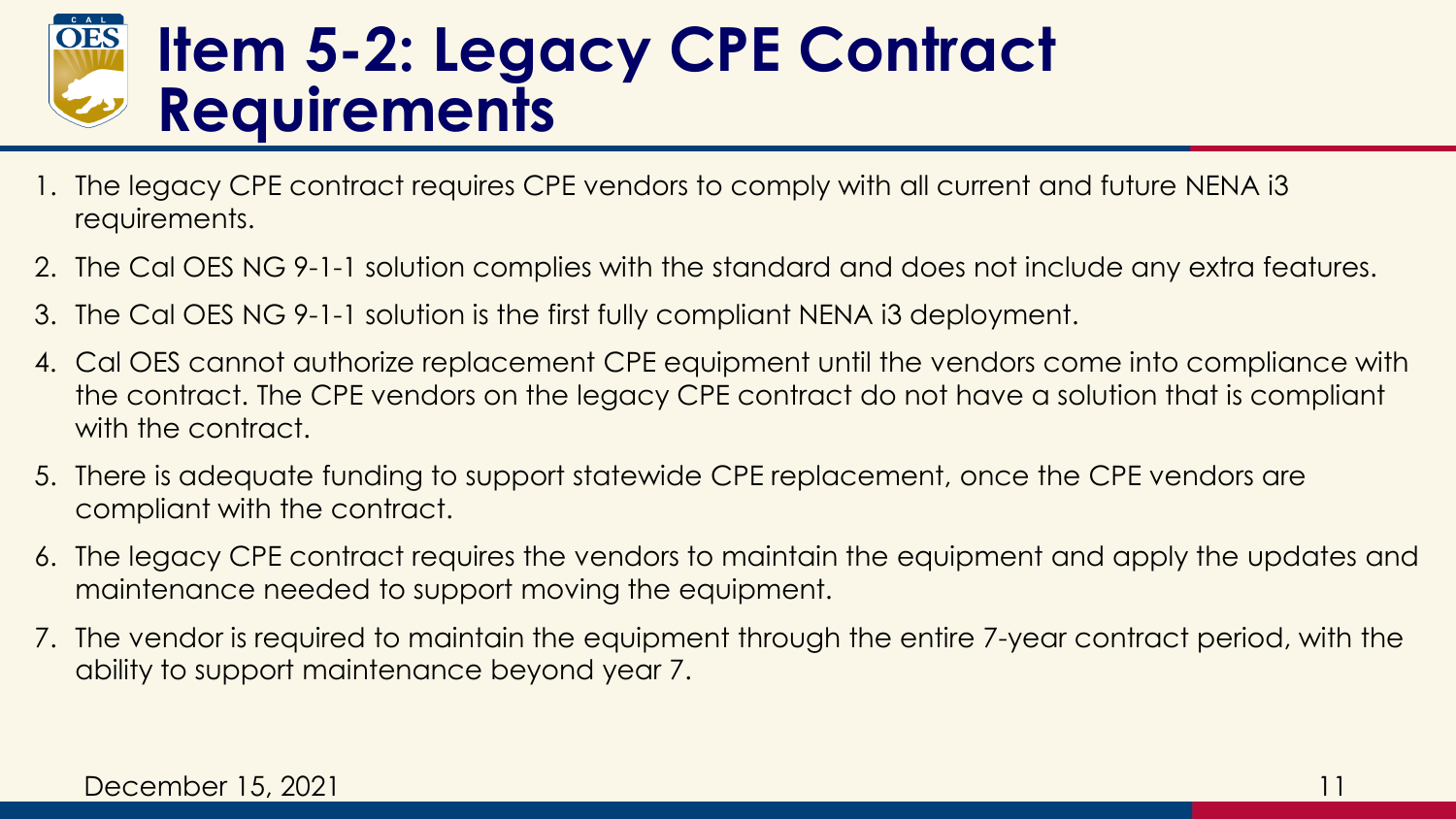

# **Item 5-2: 9-1-1 Advisory Board Help**

- Cal OES is asking for 9-1-1 Advisory Board for feedback
- Please take the CPE message from the previous slides back to your PSAPs and organizations
- Please provide us any feedback that you hear from your organization and PSAPs that is contrary to this information

Send all info to Paul.Troxel@caloes.ca.gov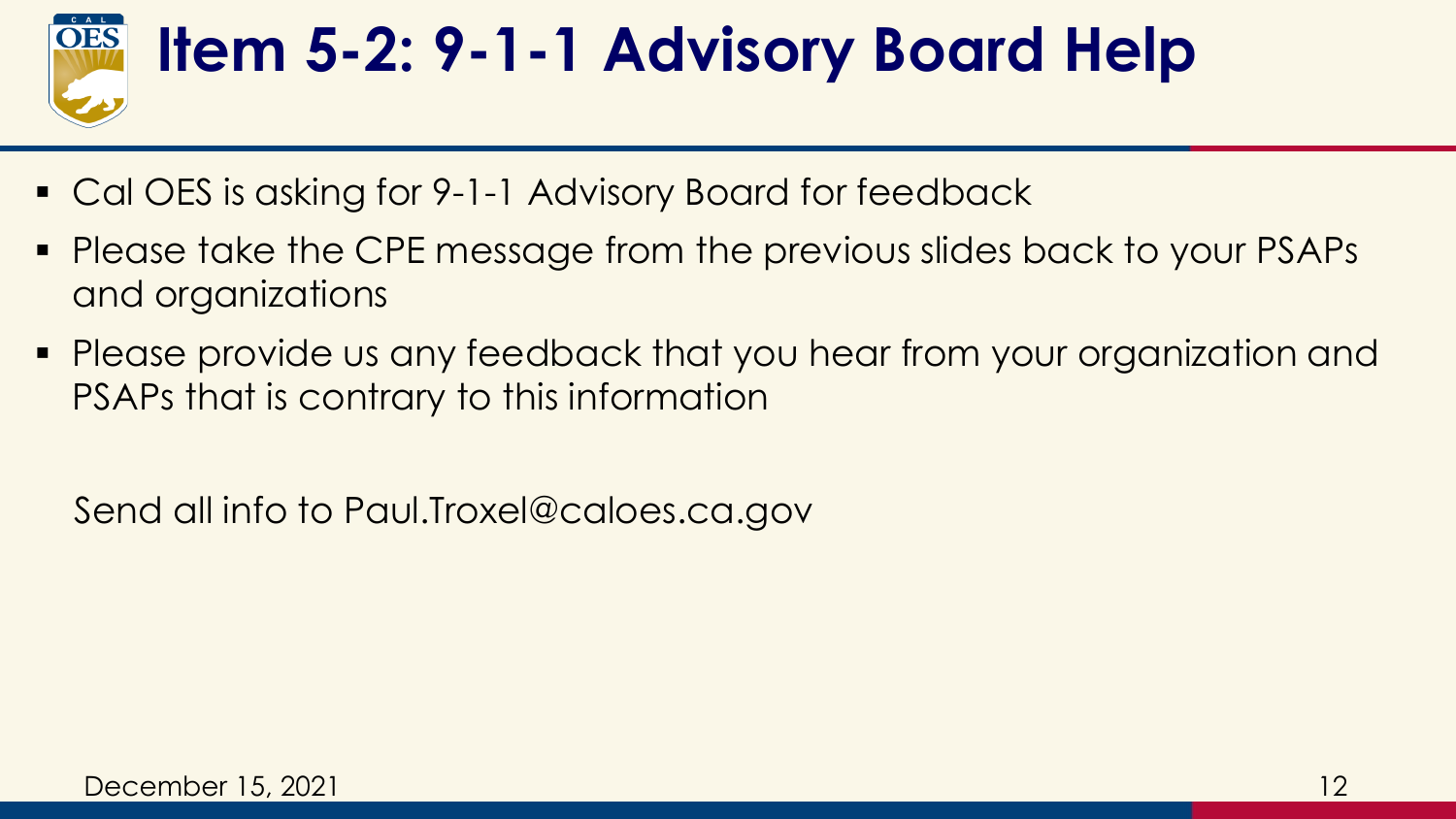

### **Item 5-2: Cloud Based CPE Update**

- Contracts were signed in July 2020
- Original plan was to wait for NG 9-1-1 deployment before starting Cloud CPE deployment
- NG 9-1-1 deployment schedule and NENA i3 compliant CPE challenges have changed priorities
- Cloud CPE contracts are being updated to interface with legacy 9-1-1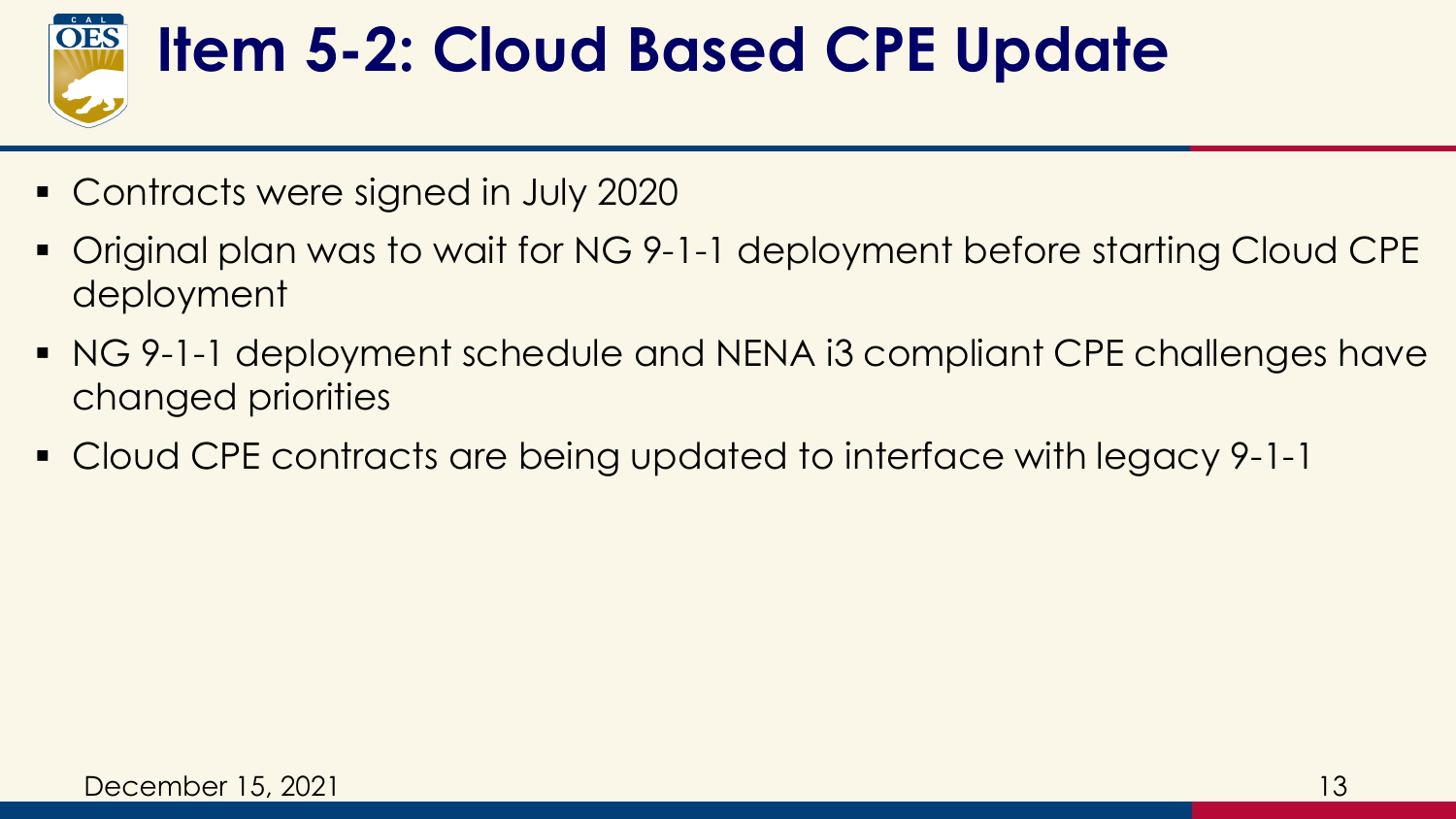

#### **Item 5-2: Statewide Cloud-Native CPE Full NG 9-1-1 required Cloud-Native CPE**

| Product                    | <b>CPE Vendor</b>  | <b>Status</b>       |
|----------------------------|--------------------|---------------------|
| <b>Carbyne CHE</b>         | Carbyne            | Connectivity        |
| <b>Gemma Cloud CPE</b>     | Atos               | <b>Test Calls</b>   |
| Motorola Cloud             | AT&T               | Pending Install     |
| Motorola Cloud             | Carousel           | Pending Install     |
| Motorola Cloud             | Frontier           | Pending Install     |
| Motorola Cloud             | Lumen              | Pending Install     |
| Motorola Cloud             | Motorola           | <b>Connectivity</b> |
| NGA 911 ACE CHS            | <b>NGA 911</b>     | <b>Test Calls</b>   |
| Omni 911 Cloud             | Lumen              | <b>Connectivity</b> |
| <b>RapidDeploy</b>         | AT&T               | Pending Install     |
| <b>RapidDeploy</b>         | <b>RapidDeploy</b> | Pending Install     |
| <b>Solacom Data Center</b> | Comtech            | Pending Install     |
| <b>Viper Cloud</b>         | AT&T               | Pending Install     |
| <b>Viper Cloud</b>         | Intrado            | Pending Install     |
| <b>Viper Data Center</b>   | AT&T               | Pending Install     |
| <b>Viper Data Center</b>   | Intrado            | <b>Connectivity</b> |
| <b>Viper Data Center</b>   | Lumen              | Pending Install     |
| <b>Zetron Data Center</b>  | <b>Zetron</b>      | Pending Install     |

Legend

Green: Solution Validated in lab Yellow: Completed test calls in lab Orange Establishing connectivity to lab White: Lab installation not started

Goal is to have 3-5 Native Cloud CPE vendors complete lab testing by March 2022

December 15, 2021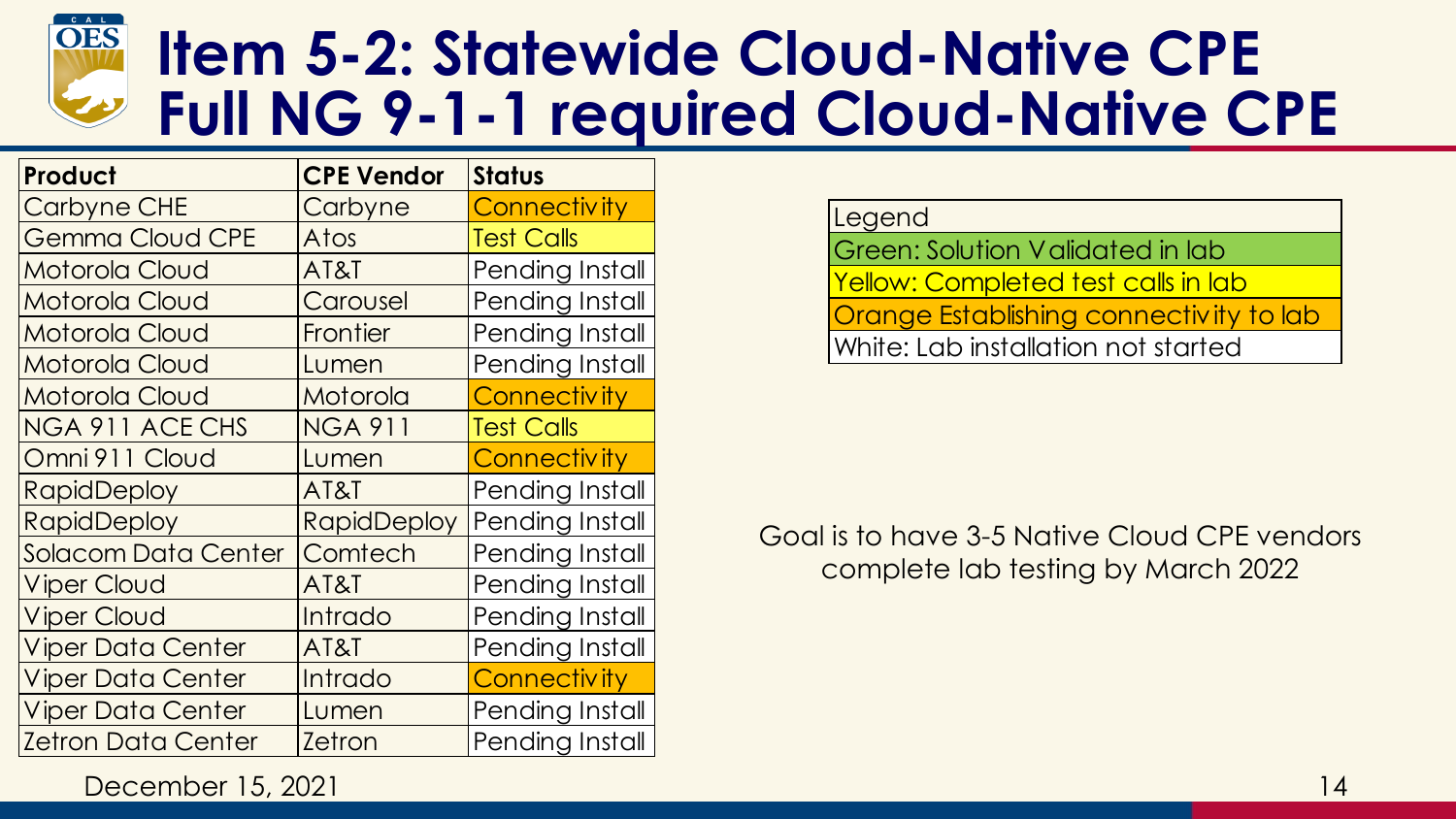

### **Item 5-3: Text to 9-1-1 Deployment**

| Text to 9-1-1 Status                        | Quantity       |                                              |
|---------------------------------------------|----------------|----------------------------------------------|
| PSAPs deployed with Web Based OTT           | 302            |                                              |
| PSAPs pending deployment of Web Based OTT   | $\overline{O}$ |                                              |
| PSAPs deployed with Integrated Text         | 134            | <b>TEXT IF YOU CAN'T</b>                     |
| PSAPs pending deployment of Integrated Text |                |                                              |
|                                             |                | California Assembly Bill 1168                |
| Total PSAPs deployed (99% completed)        | 436            | Mandated Text to 9-1-1 by<br>January 1, 2021 |
| <b>Total PSAPs</b>                          | 437            |                                              |

Contact Chereise Bartlett @ 916-894-5030 or [chereise.bartlett@caloes.ca.gov](mailto:Chereise.Bartlett@caloes.ca.gov)

December 15, 2021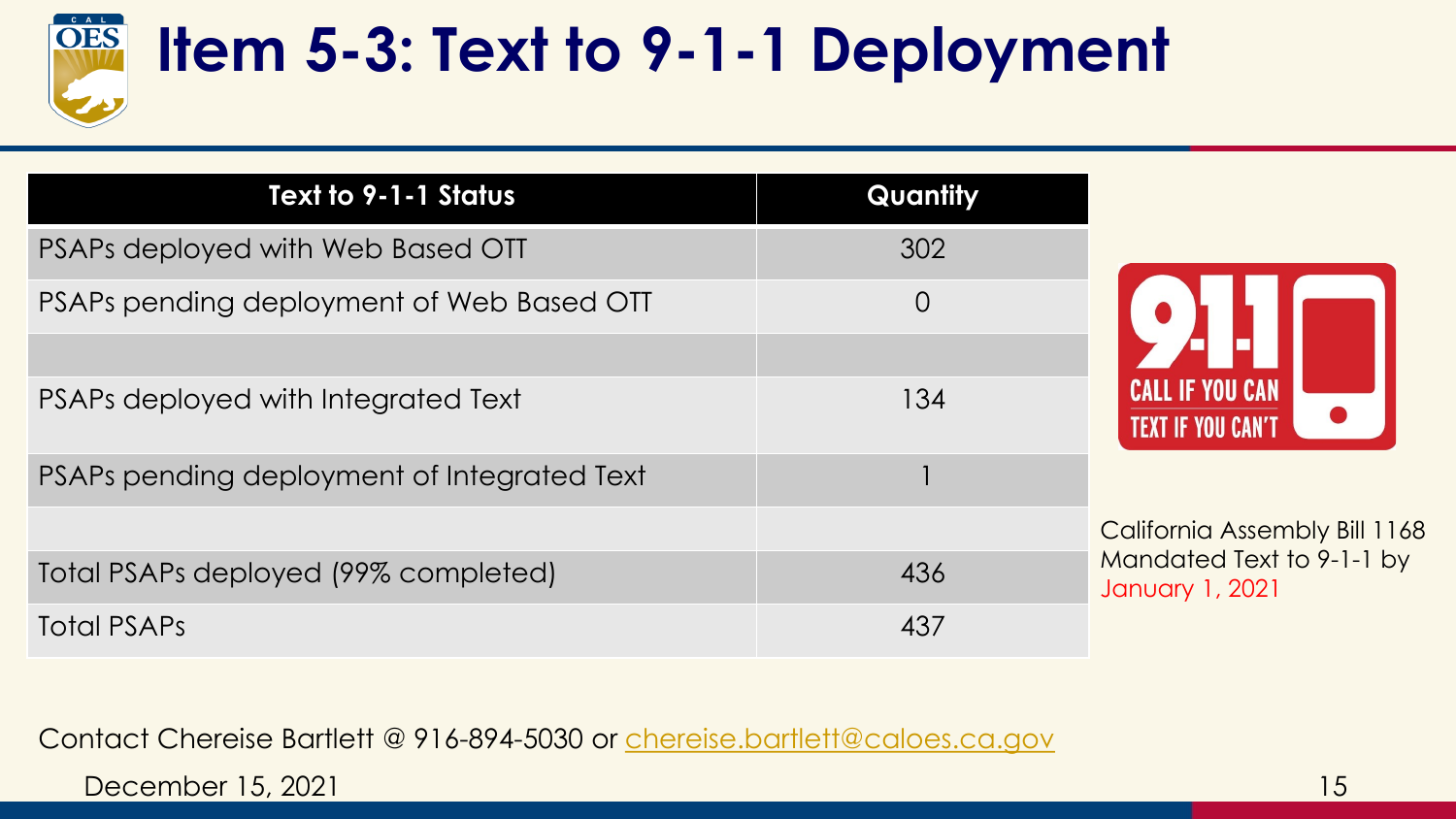

#### **Item 5-3: NG 9-1-1 Text to 9-1-1**

- All Over the Top PSAPs will be migrated to RapidDeploy RadiusPlus. Migration will begin in January.
	- Testing was completed on December 14, 2021 to validate compliance
	- **•** Thank you to Elk Grove PD, Sacramento PD, and Sacramento Sheriff for your help with the testing
- All Viper and Vesta Integrated CPE Text to 9-1-1 Solutions will remain integrated
	- Vesta integrated CPE Text to 9-1-1 Solutions require a software upgrade to version 7.8, which is being tested in the lab
	- Viper integrated CPE Text to 9-1-1 Solutions require additional software configuration by the CPE vendor
	- Thank you to Fremont PD and Livermore PD for your help with the testing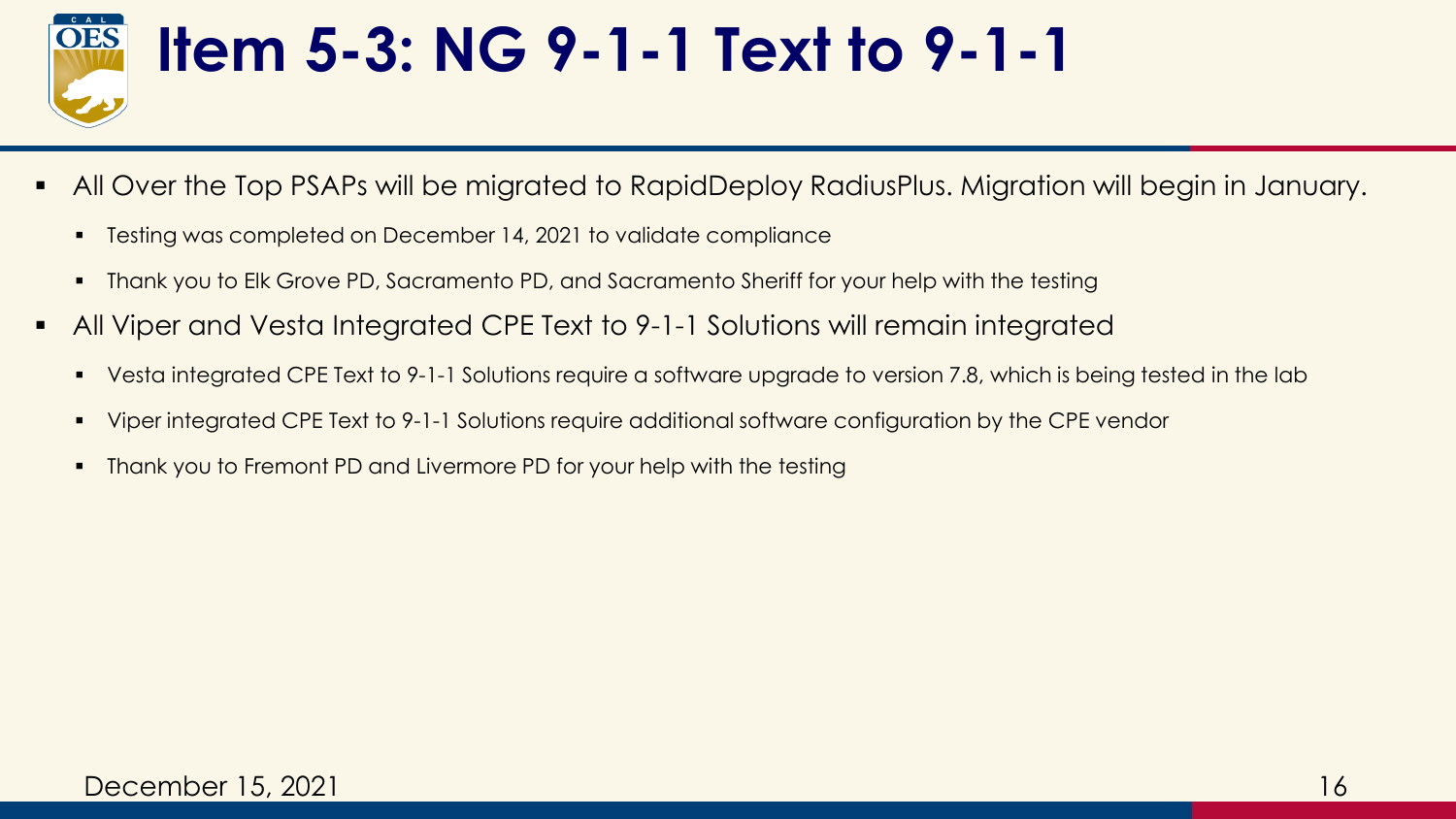

#### **Item 5-4: Next Gen 9-1-1 Deployment**



December 15, 2021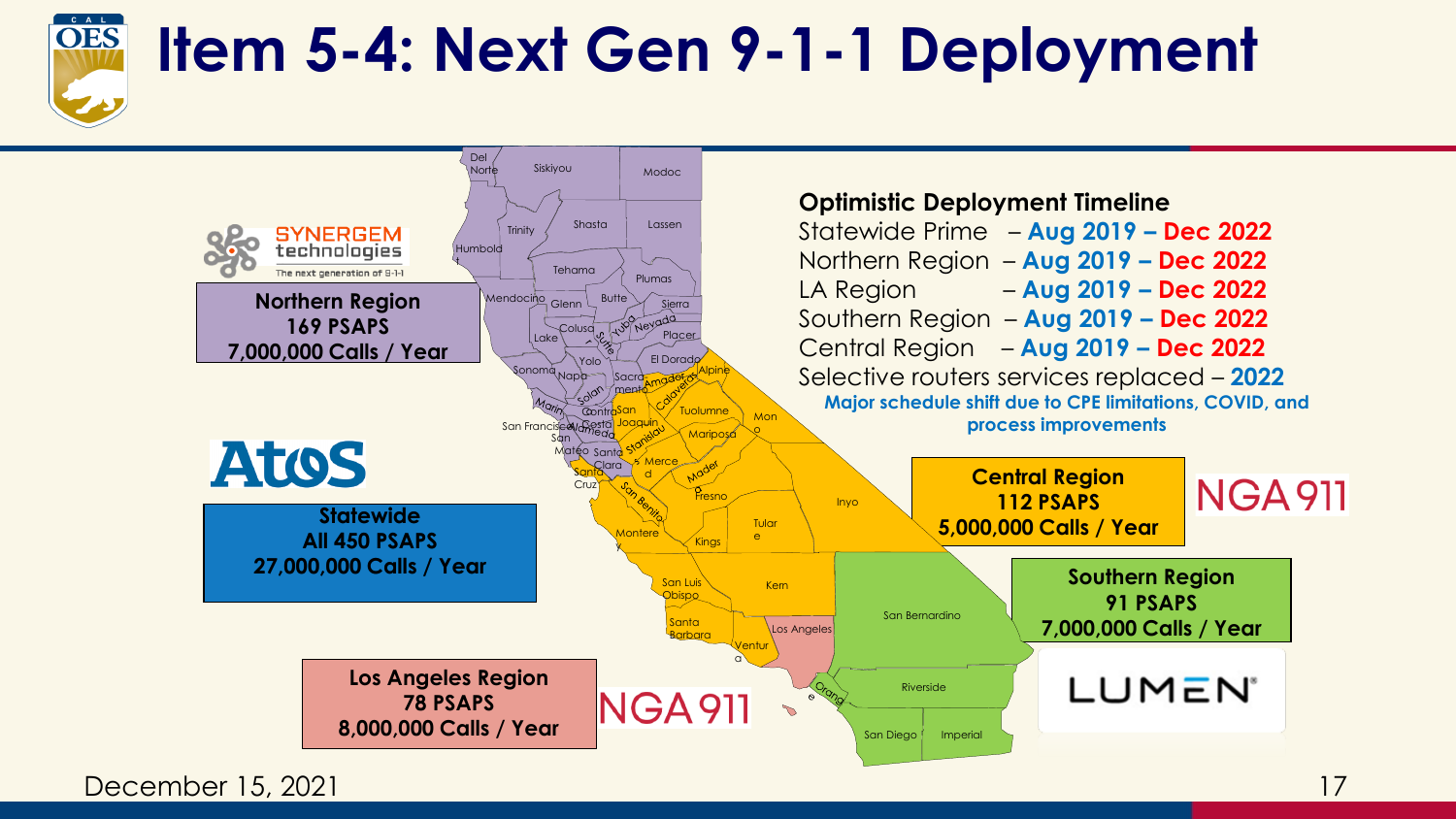

#### **Item 5-4: Next Gen 9-1-1 Deployment**



December 15, 2021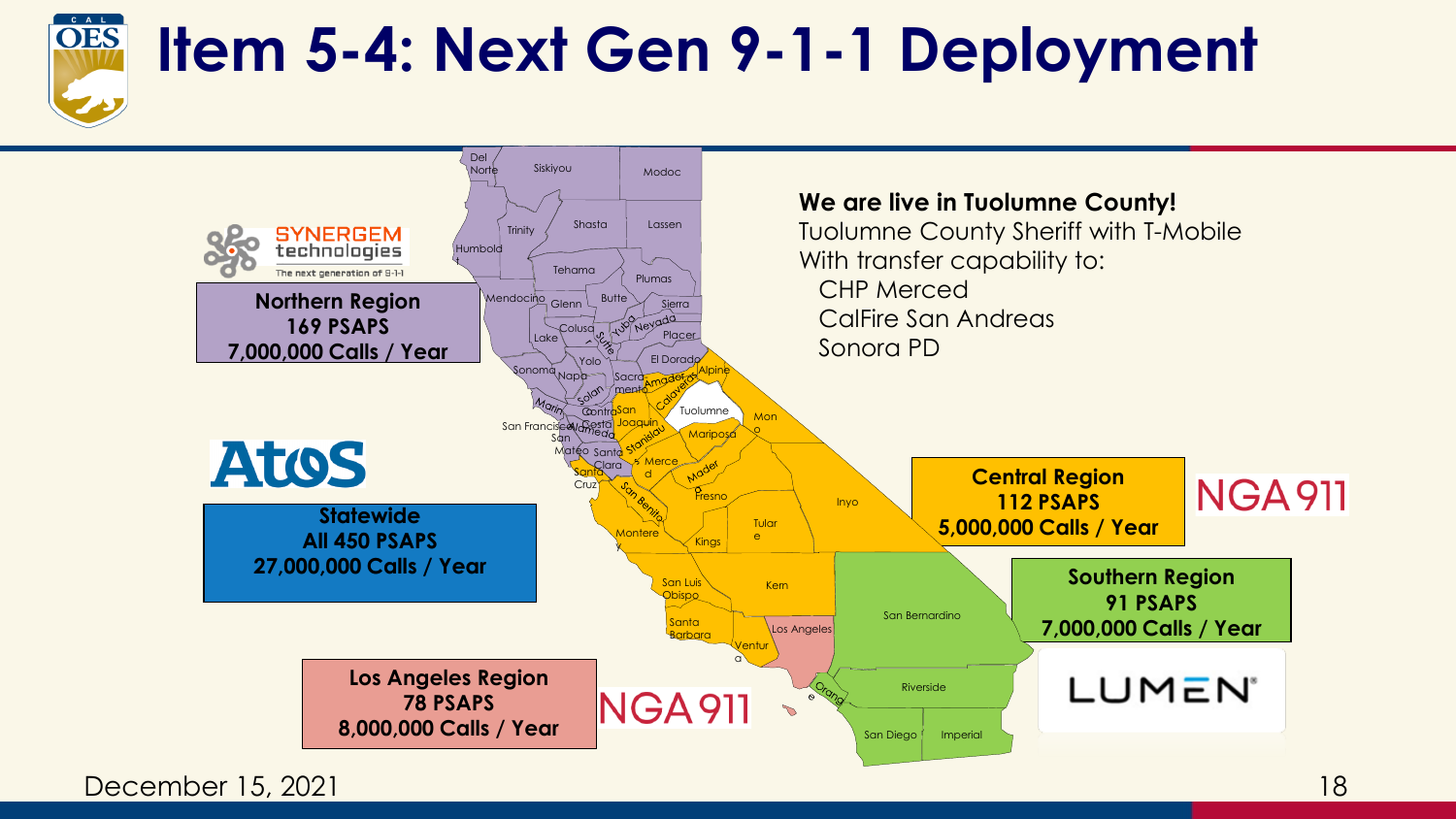

#### **Item 5-4: Go-Live: What is next?**

- Cal OES is validating the lessons learned from Tuolumne County
- Cal OES will apply the lessons learned to the next deployments
- In early 2022 we plan to go live in Imperial County and El Dorado County
- Cal OES is developing the process needed to support the safe, secure deployment of NG 9-1-1 throughout California
- What questions or concerns do 9-1-1 Advisory Board members have?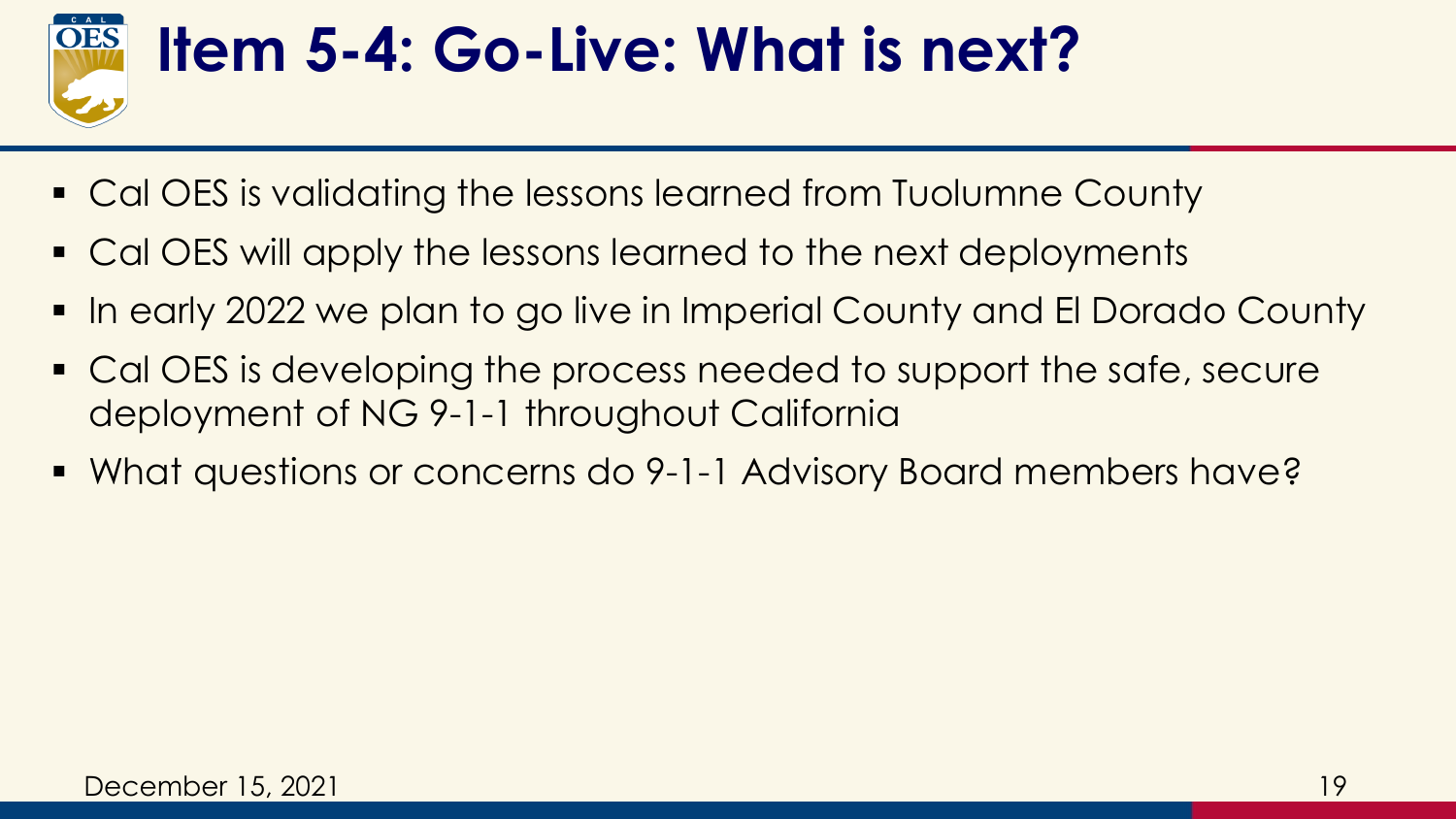#### **Item 5-4: We need PSAP help to Support the Testing Process**

- Final testing requires dispatchers to answer calls to validate the programming is correct and that the training is adequate
- We are asking for PSAPs to support test windows for the testing that must be completed at the PSAP
	- Test Windows will be Tuesday Thursday from  $10:00$  am  $1:00$  pm
	- No more than 10 test calls will be completed in any single hour unless approved by PSAP
	- During planned events and increased busy times, test windows can be cancelled by PSAP
	- Each PSAP will have unique testing number for Atos and their region to support additional PSAP testing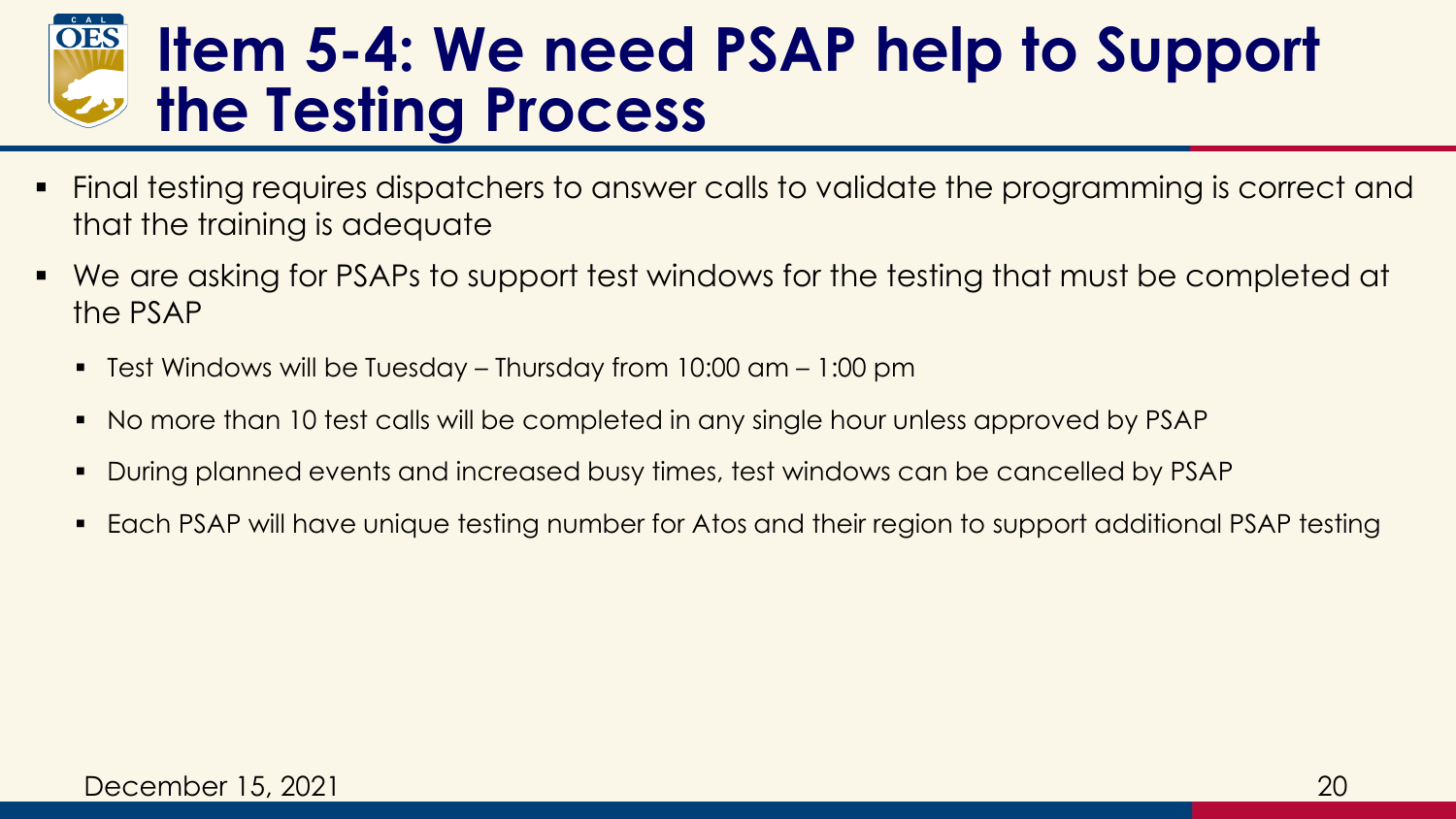

#### **Item 5-4: PSAP Install Status**

■ NG911 Deployment PSAP Dashboard Technical Information

<https://www.caloes.ca.gov/PublicSafetyCommunicationsSite/Documents/DashboardInfo.pdf>

▪ NG911 Deployment PSAP Dashboard

<https://calema.maps.arcgis.com/apps/dashboards/edccc14f232640c4b53a65e946880568>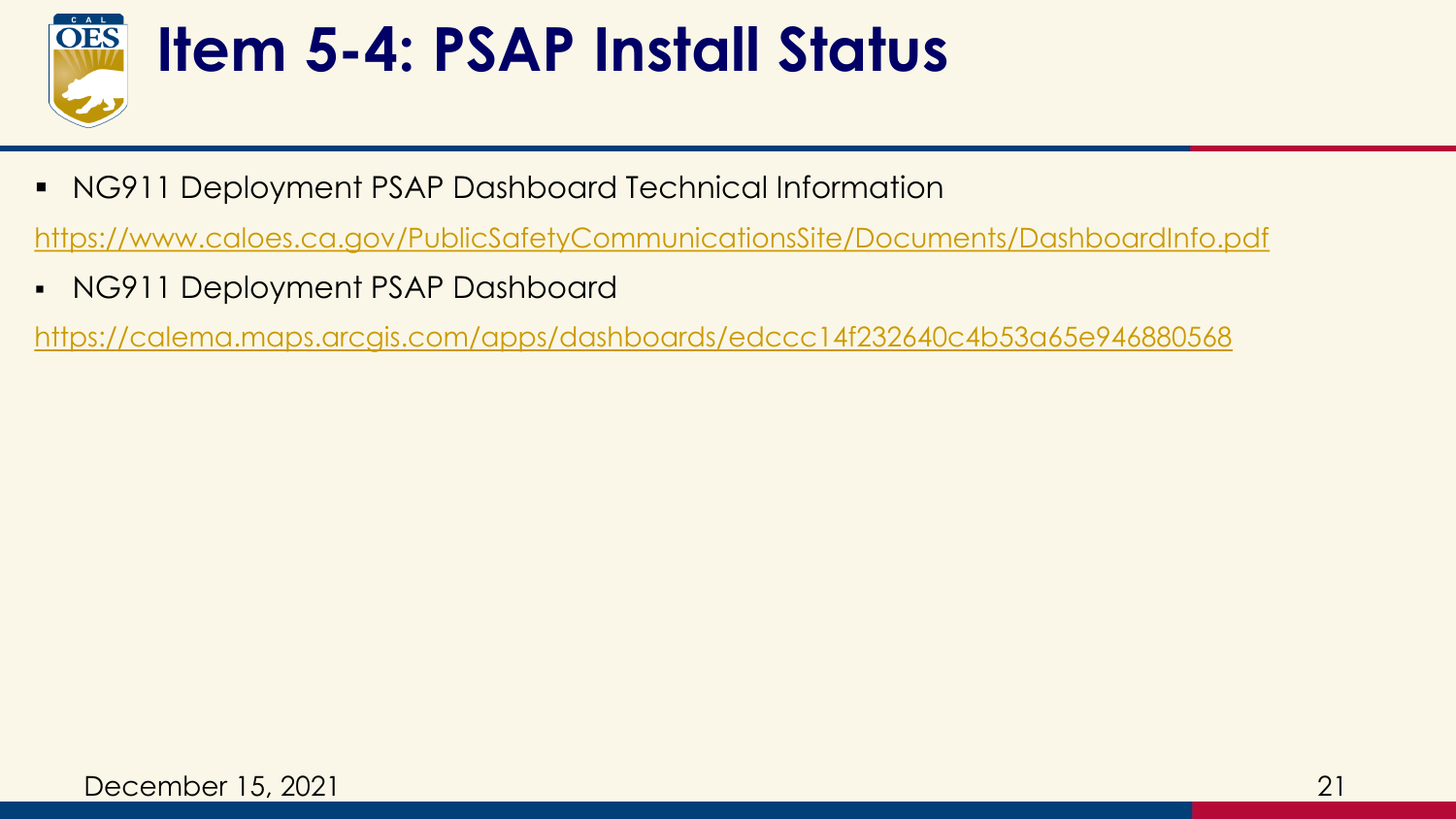

# **Item 5-4: PS/ALI Support**

- **Private Switch / Automatic Location Identification (PS/ALI)- allows multi-line telephone systems to** directly control and update the location information in the 9-1-1 database
- PS/ALI must be transitioned from the existing provider to the Atos Public Safety's Location Services
- Cal OES sent a letter on November 5<sup>th</sup> directing PS/ALI providers to ensure the validity of the 9-1-1 records by providing location information specific to your organization when calling 9-1-1
- The PS/ALI customer will not incur any cost with the transition to the Atos platform. Atos will work with 911 Datamaster to complete the transition
- The PS/ALI information in the existing 9-1-1 system will be migrated over to the Atos' solution, however any updates cannot be processed until you contact Atos
- For questions please contact:

Jennifer.Haag@atos.net NG9-1-1 Core Services Program Manager (317) 914-2448

December 15, 2021

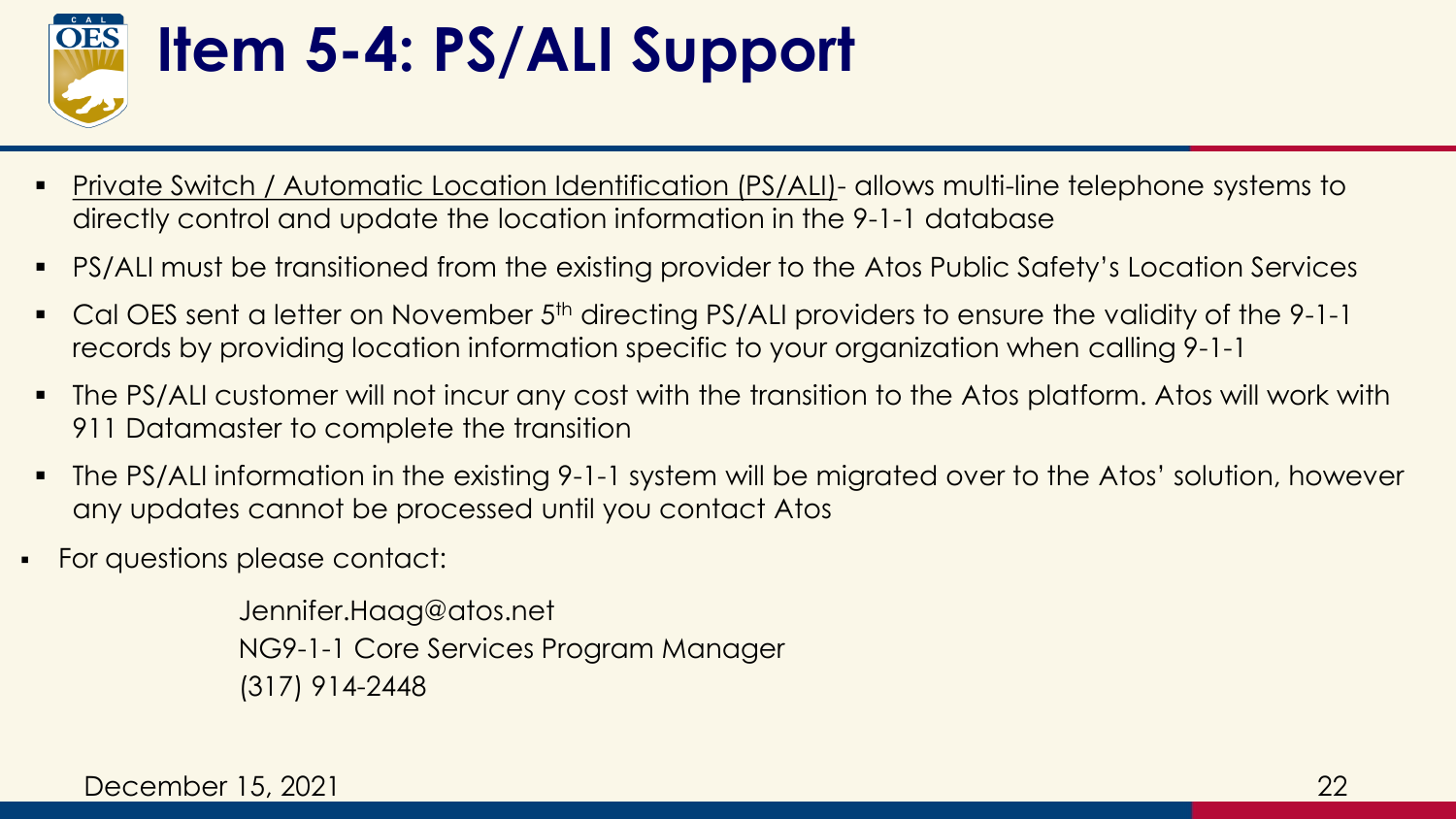

#### **Item 5-5: SETNA Fund Condition Statement**

0690 Office of Emergency Services

#### **FUND CONDITION STATEMENTS**

|                                                                                                                                                                                                         | 2019-20*                 | 2020-21*                 | $2021 - 22$ * |
|---------------------------------------------------------------------------------------------------------------------------------------------------------------------------------------------------------|--------------------------|--------------------------|---------------|
| 0022 State Emergency Telephone Number Account <sup>s</sup>                                                                                                                                              |                          |                          |               |
| <b>BEGINNING BALANCE</b>                                                                                                                                                                                | \$241                    | \$23,568                 | \$37,613      |
| <b>Prior Year Adjustments</b>                                                                                                                                                                           | 22.394                   |                          |               |
| <b>Adjusted Beginning Balance</b>                                                                                                                                                                       | \$22,635                 | \$23,568                 | \$37,613      |
| REVENUES, TRANSFERS, AND OTHER ADJUSTMENTS                                                                                                                                                              |                          |                          |               |
| Revenues:                                                                                                                                                                                               |                          |                          |               |
| 4140500 Emergency Telephone User's Surcharge                                                                                                                                                            | 111,889                  | 184,514                  | 184,424       |
| 4171100 Cost Recoveries - Other                                                                                                                                                                         | 1                        | 2                        | 2             |
| 4171400 Escheat - Unclaimed Checks, Warrants, Bonds, and Coupons                                                                                                                                        | 2                        | $\overline{\phantom{a}}$ |               |
| 4173500 Settlements and Judgments - Other                                                                                                                                                               |                          | 3                        |               |
| <b>Transfers and Other Adjustments</b>                                                                                                                                                                  |                          |                          |               |
| Revenue Transfer from Prepaid MTS 911 Account (3266) to State Emergency Telephone<br>Number Account (0022) per Chapter 885 Statutes of 2014 (AB 1717) Section 8 Revenue<br>and Taxation Code 42023 (a)  | $\overline{\phantom{0}}$ | $-1.408$                 | $-1.408$      |
| Revenue Transfer from Prepaid MTS 911 Account (3266) to State Emergency Telephone<br>Number Account (0022) per Chapter 885, Statutes of 2014 (AB 1717) Section 8 Revenue<br>and Taxation Code 42023 (a) | 17                       | 1,408                    | 1.408         |
| Total Revenues, Transfers, and Other Adjustments                                                                                                                                                        | \$111,909                | \$184,519                | \$184,426     |
| <b>Total Resources</b>                                                                                                                                                                                  | \$134,544                | \$208,087                | \$222,039     |
| EXPENDITURE AND EXPENDITURE ADJUSTMENTS                                                                                                                                                                 |                          |                          |               |
| 0690 Office of Emergency Services (State Operations)                                                                                                                                                    | 19,746                   | 21,020                   | 21,572        |
| 0690 Office of Emergency Services (Local Assistance)                                                                                                                                                    | 136,283                  | 142,391                  | 154,991       |
| 3540 Department of Forestry and Fire Protection (State Operations)                                                                                                                                      | 3,815                    | 3,815                    | 3,815         |
| 7600 California Department of Tax and Fee Administration (State Operations)                                                                                                                             | 784                      | 1.659                    | 1.755         |
| 8880 Financial Information System for California (State Operations)                                                                                                                                     | $-1$                     | $\sim$                   |               |
| 9892 Supplemental Pension Payments (State Operations)                                                                                                                                                   | 95                       | 102                      | 102           |
| 9900 Statewide General Administrative Expenditures (Pro Rata) (State Operations)                                                                                                                        | 254                      | 1.487                    | 481           |
| Less funding provided by General Fund (State Operations)                                                                                                                                                | $-50.000$                | $\overline{\phantom{a}}$ |               |
| <b>Total Expenditures and Expenditure Adjustments</b>                                                                                                                                                   | \$110,976                | \$170,474                | \$182,716     |
| <b>FUND BALANCE</b>                                                                                                                                                                                     | \$23,568                 | \$37,613                 | \$39,323      |
| Reserve for economic uncertainties                                                                                                                                                                      | 23,568                   | 37,613                   | 39,323        |

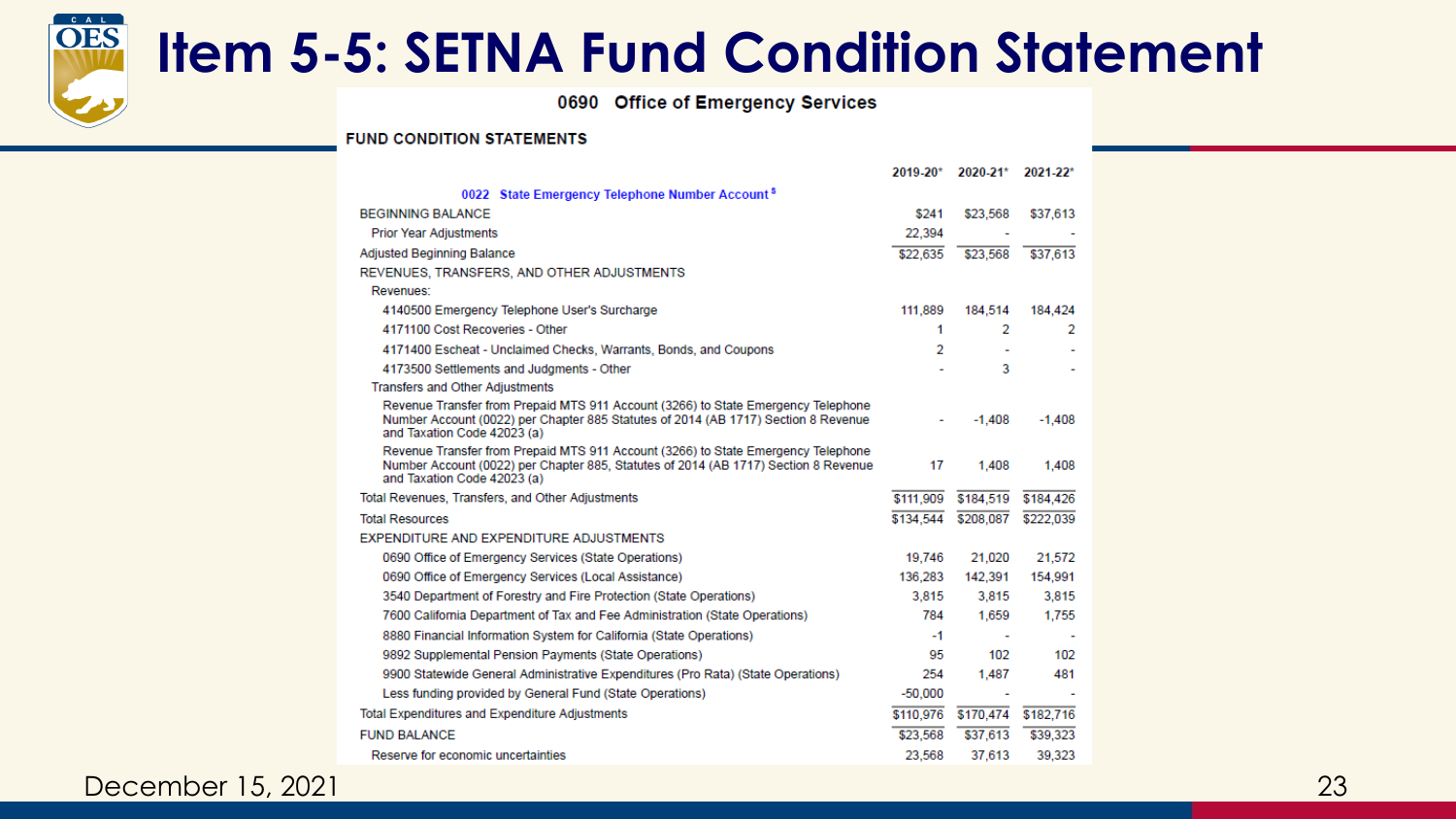

#### **Item 5-5: 2022 SETNA Fee Calculation**

- How the fee is set by Cal OES:
	- Revenue needed is determined by FY 2021-22 budget
	- Access Line Service Providers sent number of access lines to Cal OES
	- Cal OES calculated the surcharge based on the budget and number of access lines
	- Cal OES sent letter to CDTFA on September 24, 2021
	- For calendar year 2022, the recommend surcharge is \$0.30

| Description                                  |                | Amount        |
|----------------------------------------------|----------------|---------------|
| Authorized Expenditure                       | B1             | \$182,716,000 |
| <b>Balance from Fund Condition Statement</b> | <b>B2</b>      | \$37,613,000  |
| Reconciliation (Repay \$10M loan from GF)    | B <sub>3</sub> | \$10,000,000  |
| Revenue Needed for FY 2021-22                | B4             | \$155,103,000 |
| $B4 = B1 - B2 + B3$ , $B7 = B5*B6*12$        |                |               |
| Estimate number of Access Lines              | B <sub>5</sub> | 46,054,338    |
| Surcharge per month                          | <b>B6</b>      | \$0.30        |
| Projected Annual Revenue                     | B7             | \$165,795,618 |

|           | 2021 Access Lines |
|-----------|-------------------|
| Wireline  | 3,145,652         |
| Wireless* | 37,811,674        |
| VoIP      | 5,097,013         |
| Total     | 46,054,338        |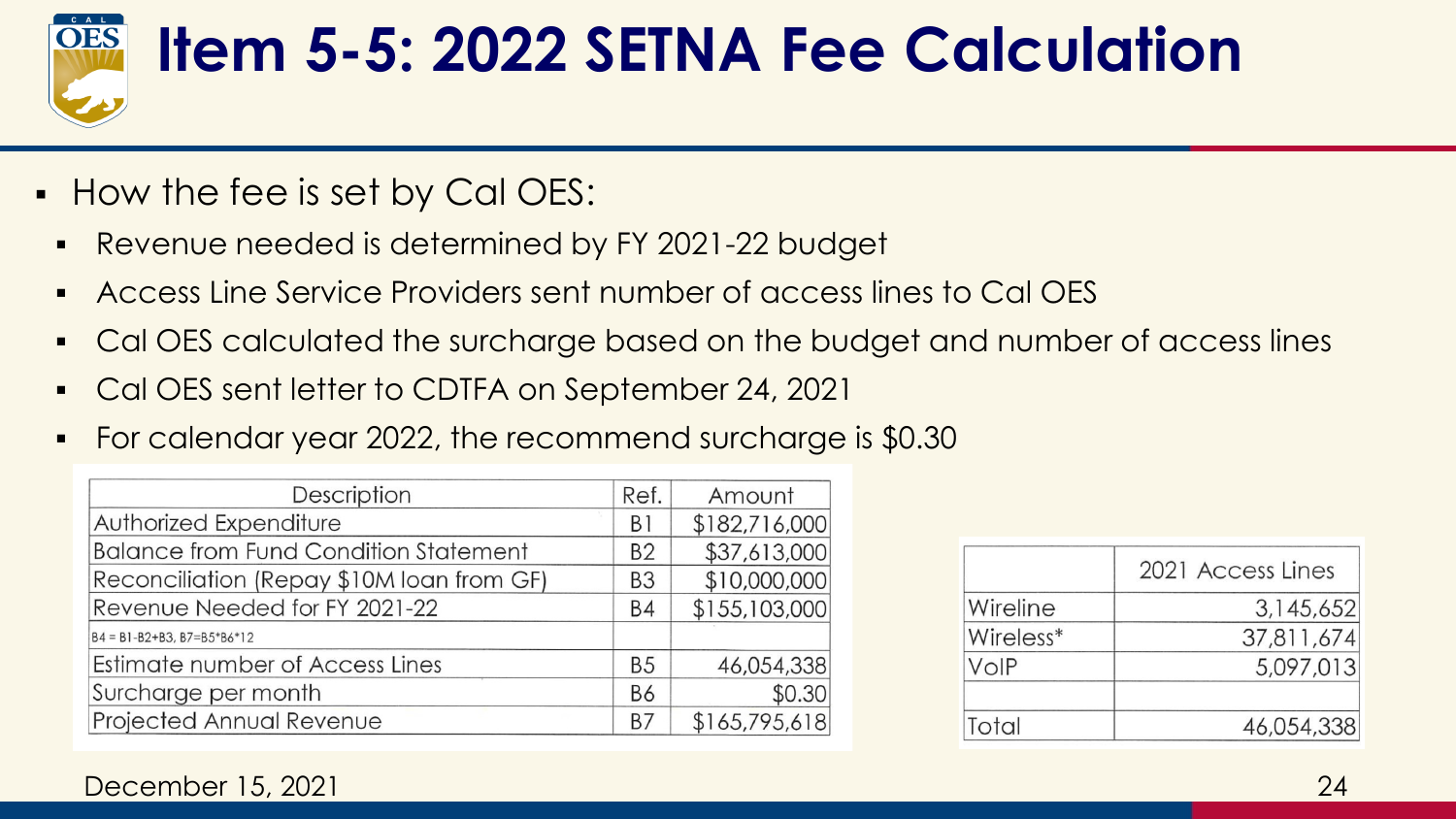

# **Item 6: Long Range Planning Committee**

- The LRPC will brief out current LRPC activities
- The LRPC will take direction from 9-1-1 AB on future activities for the LRPC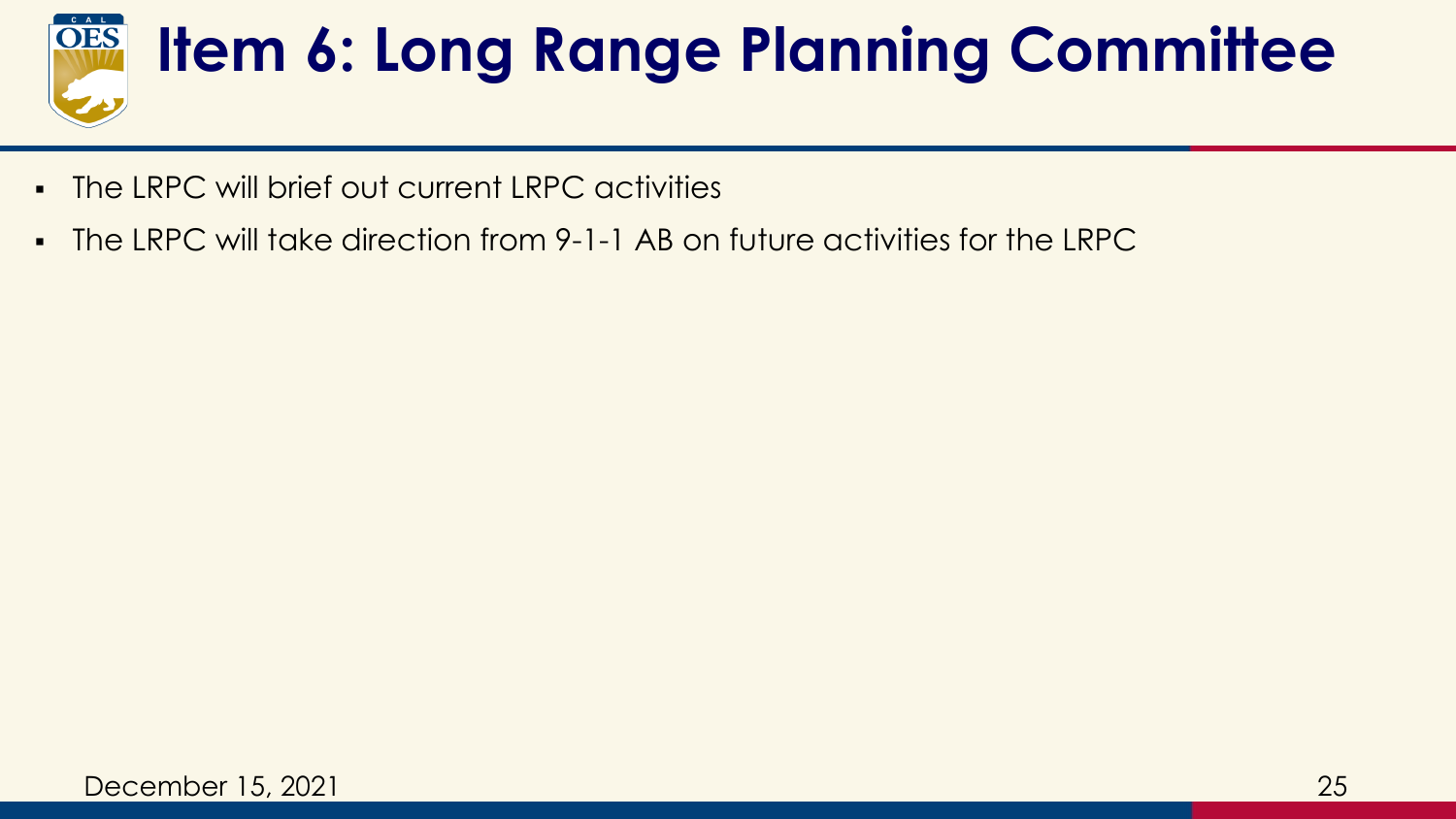#### **OES Item 7: Appointments to the Long Range Planning Committee**

- The 9-1-1 Advisory Board members are requested to review the Committee member assignments and make recommendations for new assignments
- The 9-1-1 Advisory Board will vote on recommended assignments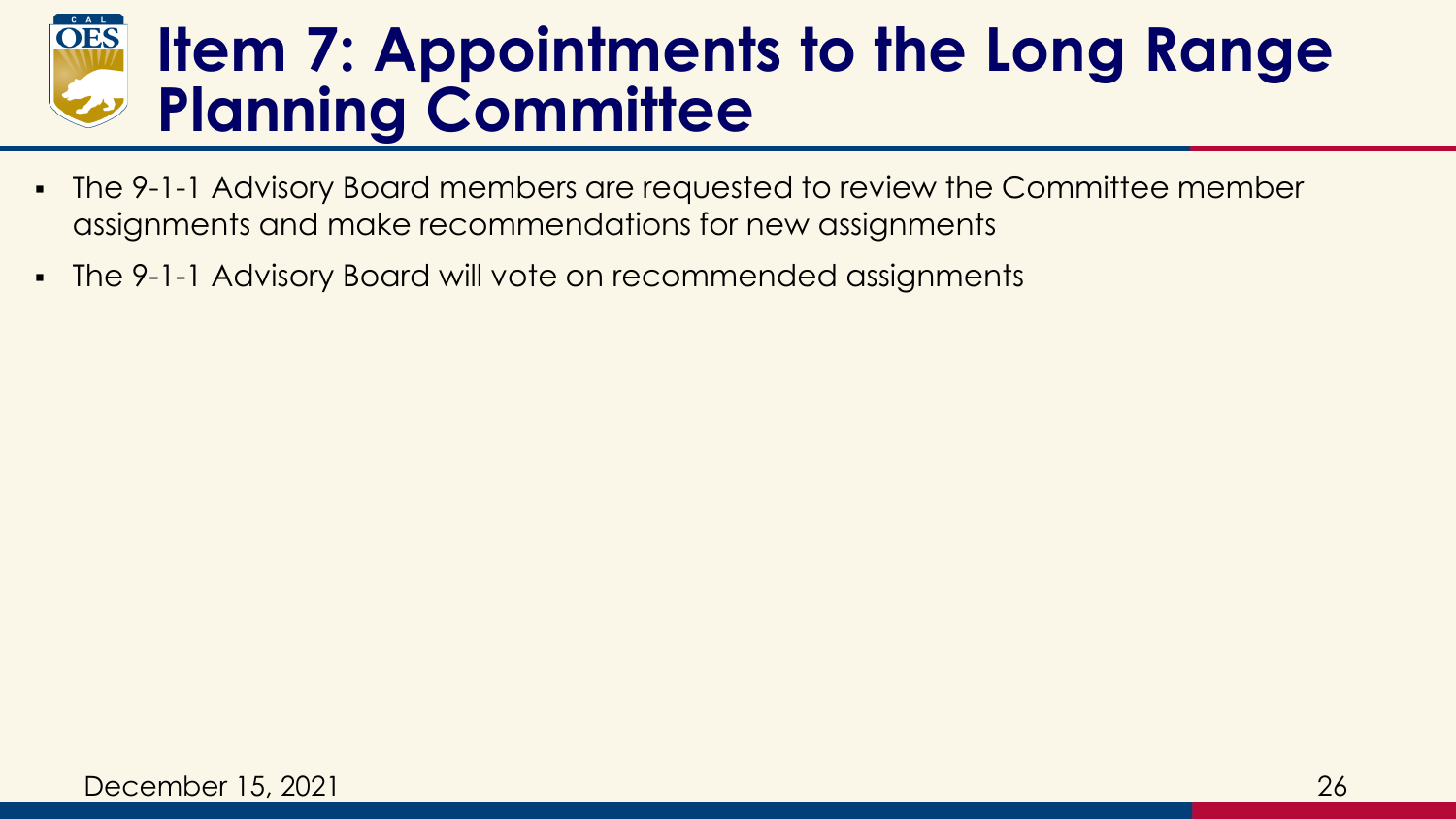

### **Item 8: Strategic Initiatives**

- The 9-1-1 Branch will provide an overview and update on the current strategic initiatives
- **Mission of CA 9-1-1 Branch**: Enable public safety answering points (PSAPs) to provide the fastest, most reliable, and cost-effective access to 9-1-1 services for California.
	- **Goal 1**: Improve 9-1-1 system reliability and call routing for California PSAPs
	- **Goal 2:** Support the 9-1-1 operational needs of California PSAPs
	- **Goal 3**: Collaborate with state and federal partners to ensure that policies, procedures, and statutes reflect the needs of California
- Final Strategic Plan has been sent to the 9-1-1 Advisory Board and posted on the CA 9-1-1 Branch website: [www.caloes.ca.gov/911](http://www.caloes.ca.gov/911)
	- Vote to approve at Dec 15, 2021 Advisory Board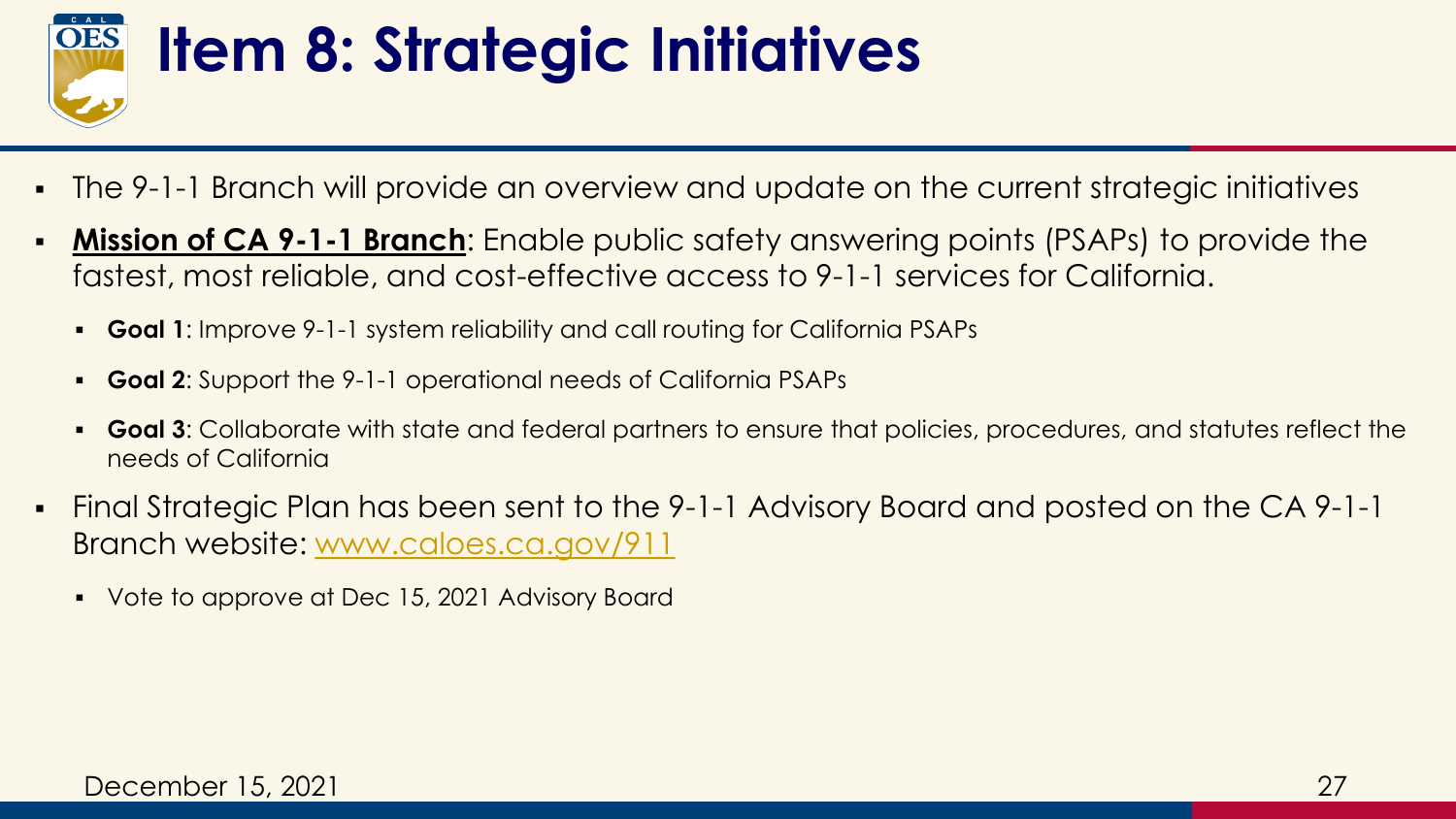

### **Item 9: Agenda Items for Future Meetings**

Board requests for matters to be placed on a future agenda

2021 Meeting Dates:

• DECEMBER 15, 2021

2022 Meeting Dates:

- FEBRUARY 23, 2022, 10 AM 12 PM
- MAY 18, 2022, 10 AM  $-$  12 PM
- AUGUST 17, 2022 10 AM 12 PM
- NOVEMBER 16, 2022 10 AM 12 PM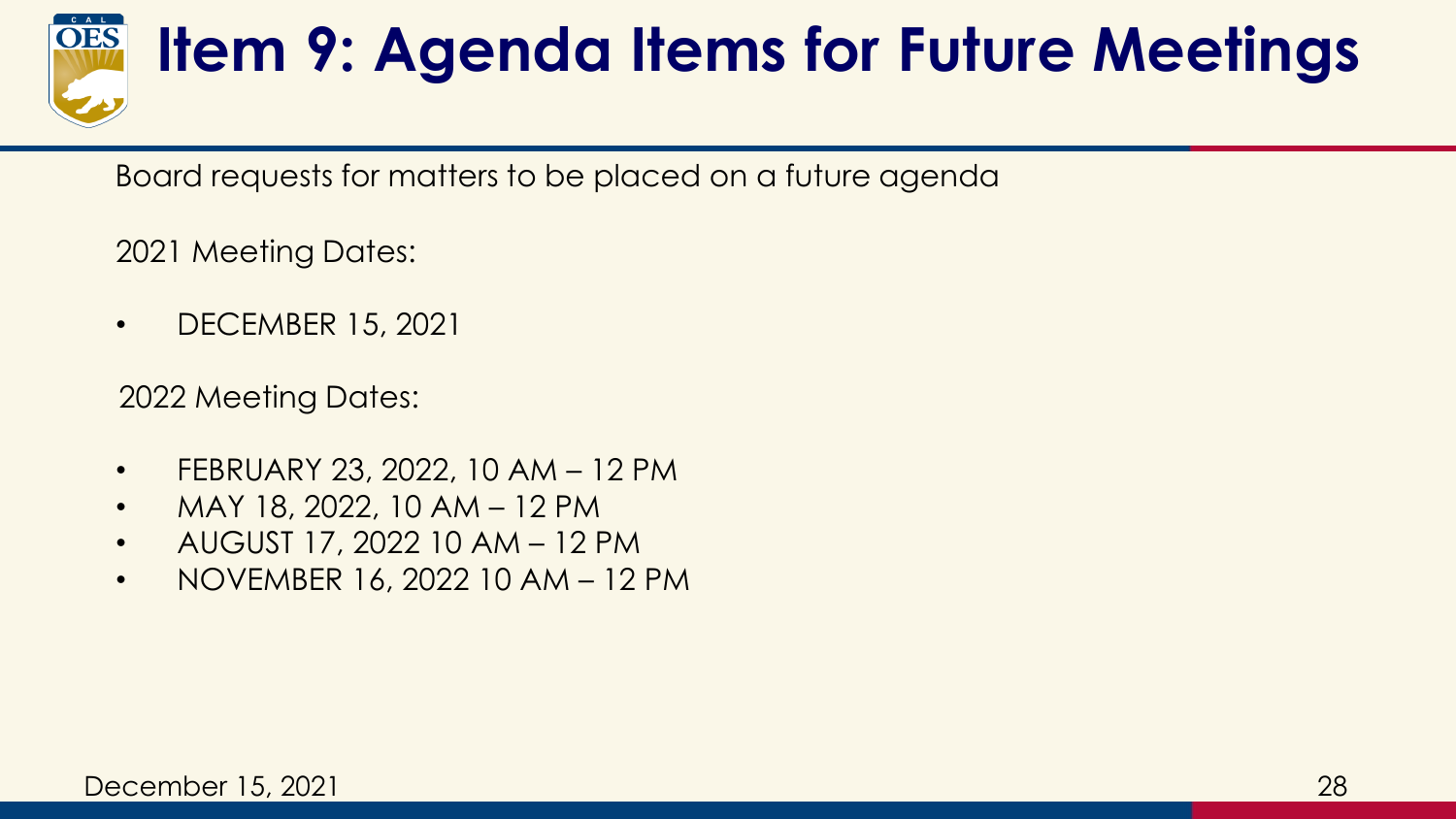

#### **Item 10: Public Comment**

#### Public Comment

December 15, 2021 29